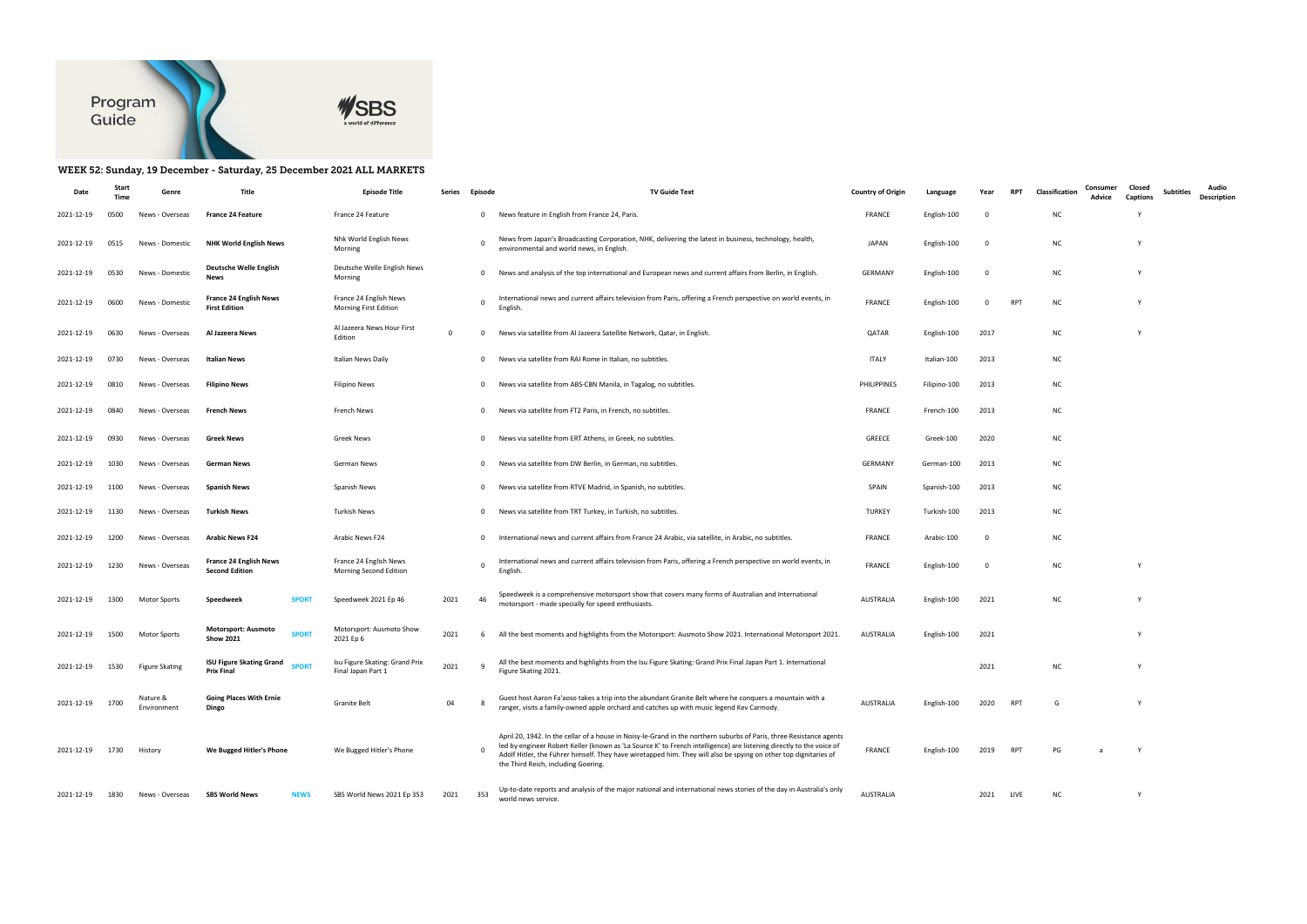| 2021-12-19 | 1935 | Culture & Society               | Inside Harrods At<br>Christmas                           | Inside Harrods At Christmas                                    |      | - 0         | Harrods is the world's most famous department store, offering some of the most expensive - and unusual - items<br>ever sold. No wonder it's the place where the rich and famous go to shop at Christmas. Inside Harrods At<br>Christmas reveals the amazing origins of this London emporium, and explains how it claimed its place at the very<br>heart of the festive season. Its story is tied to the history of Britain and the Empire. As well as catering for<br>customers in the poshest postcodes, it has served those fighting on the frontline, survived raging fires and even<br>terrorist bombings. | UNITED KINGDOM   | English-100  | 2019        | <b>RPT</b> | PG |     |   |  |
|------------|------|---------------------------------|----------------------------------------------------------|----------------------------------------------------------------|------|-------------|----------------------------------------------------------------------------------------------------------------------------------------------------------------------------------------------------------------------------------------------------------------------------------------------------------------------------------------------------------------------------------------------------------------------------------------------------------------------------------------------------------------------------------------------------------------------------------------------------------------|------------------|--------------|-------------|------------|----|-----|---|--|
| 2021-12-19 | 2030 | Biography                       | Muhammad Ali<br>Episode                                  | Muhammad Ali Series 1 Ep 4                                     | 01   |             | Muhammad Ali shocks the world when he defeats George Foreman in Zaire, winning back the heavyweight title<br>and becoming the most famous man on earth. He faces Joe Frazier in the brutal 'Thrilla in Manila', and boxes for<br>five more years. He is diagnosed with Parkinson's in 1984 but continues to travel the world spreading his Islamic<br>faith and becomes a symbol of peace and hope.                                                                                                                                                                                                            | USA              | English-100  | 2021        |            | M  |     |   |  |
| 2021-12-19 | 2215 | History                         | <b>Michael Palin: Travels Of</b><br>A Lifetime           | Michael Palin: Travels Of A<br>Lifetime                        | 01   |             | This episode sees Michael revisit his fourth, and in some ways most personal, travel series. Inspired by the<br>apparent emptiness of the desert as seen from a flight, and by boyhood dreams of exploration, Michael sets off<br>4 to find out what this 'blank space' contains. He is delighted and inspired by the societies he encounters there -<br>nomads, refugees, artists. He also confronts some harsh realities - the effects of war, the migrant crisis, and the<br>rise of militant Islam.                                                                                                        | UNITED KINGDOM   | English-100  | 2020        | <b>RPT</b> | PG | anw |   |  |
| 2021-12-19 | 2310 | Health, Science &<br>Technology | 24 Hours In Emergency                                    | Children Of Men                                                | 15   | 21          | Three stories about the role and strength of fathers in their children's upbringing. 16 year old George is rushed to<br>resus with a life threatening bleed on the brain after a fight with a friend. In the urgent care centre, Bridget has<br>pain in her tonsils and in paediatrics Kezia has hurt her wrist doing a back bend in gymnastics.                                                                                                                                                                                                                                                               | UNITED KINGDOM   | English-100  | 2019        | <b>RPT</b> | M  | alw |   |  |
| 2021-12-19 | 2405 | Health, Science &<br>Technology | 24 Hours In Emergency                                    | Cards We're Dealt. The                                         | 15   | 3           | 66 year old Maureen, who suffers from a chronic neurological condition, comes to A&E struggling to breathe.<br>Doctors battle to stop internal bleeding in a 10 year old boy who has fallen at school. In paediatrics, 4 year old<br>Milly is seen after falling on her face.                                                                                                                                                                                                                                                                                                                                  | UNITED KINGDOM   | English-100  | 2019        | <b>RPT</b> | M  |     |   |  |
| 2021-12-19 | 2500 | History                         | <b>Chasing The Moon</b>                                  | <b>Magnificent Desolation</b>                                  | 01   |             | This final part takes Americans to the moon and back. Dreams of space dramatically intersect with dreams of<br>democracy on American soil, raising questions of national priorities and national identity. The final episode also<br>considers what happens to scientific and engineering programs - and to a country - after ambitious national goals<br>have been achieved.                                                                                                                                                                                                                                  | USA              | English-100  | 2019        | <b>RPT</b> | PG |     |   |  |
| 2021-12-19 | 2700 | History                         | <b>Moon Landing</b>                                      | Moon Landing                                                   |      | - 0         | July 1969. America made history and sent the first humans to the moon. This documentary retells this<br>extraordinary moment in history, and allows viewers to experience the moon landing, live in their living rooms.                                                                                                                                                                                                                                                                                                                                                                                        | UNITED KINGDOM   | English-100  | 2019        | RPT        | PG |     |   |  |
| 2021-12-19 | 2840 | Nature &<br>Environment         | Bamay                                                    | Murrumbidgee River<br>Ngunawal, Wiradjuri & Ngarigo<br>Country | 2020 | 2           | A slow TV showcase of the stunning landscapes found in Ngunawal, Wiradjuri and Ngarigo Country along the<br>waters of the Murrumbidgee River.                                                                                                                                                                                                                                                                                                                                                                                                                                                                  | <b>AUSTRALIA</b> | English-100  | 2020        | <b>RPT</b> | G  |     |   |  |
| 2021-12-20 | 0500 | News - Overseas                 | <b>France 24 Feature</b>                                 | France 24 Feature                                              |      | $\mathbf 0$ | News feature in English from France 24, Paris.                                                                                                                                                                                                                                                                                                                                                                                                                                                                                                                                                                 | <b>FRANCE</b>    | English-100  | 0           |            | NC |     |   |  |
| 2021-12-20 | 0515 | News - Domestic                 | <b>NHK World English News</b>                            | Nhk World English News<br>Morning                              |      | - 0         | News from Japan's Broadcasting Corporation, NHK, delivering the latest in business, technology, health,<br>environmental and world news, in English.                                                                                                                                                                                                                                                                                                                                                                                                                                                           | <b>JAPAN</b>     | English-100  | $\mathbf 0$ |            | ΝC |     |   |  |
| 2021-12-20 | 0530 | News - Domestic                 | <b>Deutsche Welle English</b><br><b>News</b>             | Deutsche Welle English News<br>Morning                         |      | $\mathbf 0$ | News and analysis of the top international and European news and current affairs from Berlin, in English.                                                                                                                                                                                                                                                                                                                                                                                                                                                                                                      | <b>GERMANY</b>   | English-100  | 0           |            | ΝC |     | Y |  |
| 2021-12-20 | 0600 | News - Domestic                 | <b>France 24 English News</b><br><b>First Edition</b>    | France 24 English News<br>Morning First Edition                |      | - 0         | International news and current affairs television from Paris, offering a French perspective on world events, in<br>English.                                                                                                                                                                                                                                                                                                                                                                                                                                                                                    | <b>FRANCE</b>    | English-100  | $\Omega$    | <b>RPT</b> | NC |     |   |  |
| 2021-12-20 | 0630 | News - Overseas                 | This Week with George<br>Stephanopoulos                  | Abc America: This Week With<br>George Stephanopoulos           |      | $\Omega$    | This Week with George Stephanopoulos from ABC America.                                                                                                                                                                                                                                                                                                                                                                                                                                                                                                                                                         | USA              | English-100  | 0           |            | NC |     | Y |  |
| 2021-12-20 | 0730 | News - Overseas                 | Italian News                                             | Italian News Daily                                             |      | $\mathbf 0$ | News via satellite from RAI Rome in Italian, no subtitles.                                                                                                                                                                                                                                                                                                                                                                                                                                                                                                                                                     | <b>ITALY</b>     | Italian-100  | 2013        |            | ΝC |     |   |  |
| 2021-12-20 | 0810 | News - Overseas                 | <b>Filipino News</b>                                     | <b>Filipino News</b>                                           |      | $\mathbf 0$ | News via satellite from ABS-CBN Manila, in Tagalog, no subtitles.                                                                                                                                                                                                                                                                                                                                                                                                                                                                                                                                              | PHILIPPINES      | Filipino-100 | 2013        |            | ΝC |     |   |  |
| 2021-12-20 | 0840 | News - Overseas                 | <b>French News</b>                                       | French News                                                    |      | $\mathbf 0$ | News via satellite from FT2 Paris, in French, no subtitles.                                                                                                                                                                                                                                                                                                                                                                                                                                                                                                                                                    | <b>FRANCE</b>    | French-100   | 2013        |            | ΝC |     |   |  |
| 2021-12-20 | 0930 | News - Overseas                 | Greek News                                               | Greek News                                                     |      | $\Omega$    | News via satellite from ERT Athens, in Greek, no subtitles.                                                                                                                                                                                                                                                                                                                                                                                                                                                                                                                                                    | GREECE           | Greek-100    | 2020        |            | ΝC |     |   |  |
| 2021-12-20 | 1030 | News - Overseas                 | <b>German News</b>                                       | German News                                                    |      | $\mathbf 0$ | News via satellite from DW Berlin, in German, no subtitles.                                                                                                                                                                                                                                                                                                                                                                                                                                                                                                                                                    | <b>GERMANY</b>   | German-100   | 2013        |            | NC |     |   |  |
| 2021-12-20 | 1100 | News - Overseas                 | <b>Spanish News</b>                                      | Spanish News                                                   |      | $\mathbf 0$ | News via satellite from RTVE Madrid, in Spanish, no subtitles.                                                                                                                                                                                                                                                                                                                                                                                                                                                                                                                                                 | SPAIN            | Spanish-100  | 2013        |            | ΝC |     |   |  |
| 2021-12-20 | 1130 | News - Overseas                 | Turkish News                                             | Turkish News                                                   |      | $\mathbf 0$ | News via satellite from TRT Turkey, in Turkish, no subtitles.                                                                                                                                                                                                                                                                                                                                                                                                                                                                                                                                                  | <b>TURKEY</b>    | Turkish-100  | 2013        |            | ΝC |     |   |  |
| 2021-12-20 | 1200 | News - Overseas                 | <b>Arabic News F24</b>                                   | Arabic News F24                                                |      | $\Omega$    | International news and current affairs from France 24 Arabic, via satellite, in Arabic, no subtitles.                                                                                                                                                                                                                                                                                                                                                                                                                                                                                                          | <b>FRANCE</b>    | Arabic-100   | 0           |            | NC |     |   |  |
| 2021-12-20 | 1230 | News - Overseas                 | <b>ABC America: World News</b><br><b>NEWS</b><br>Tonight | Abc America: World News<br>Tonight With David Muir             |      | - 0         | America's number one network news bulletin with anchors David Muir weekdays, Whit Johnson Saturday edition,<br>and Linsey Davis Sunday edition.                                                                                                                                                                                                                                                                                                                                                                                                                                                                | <b>USA</b>       | English-100  | 0           |            | NC |     | Y |  |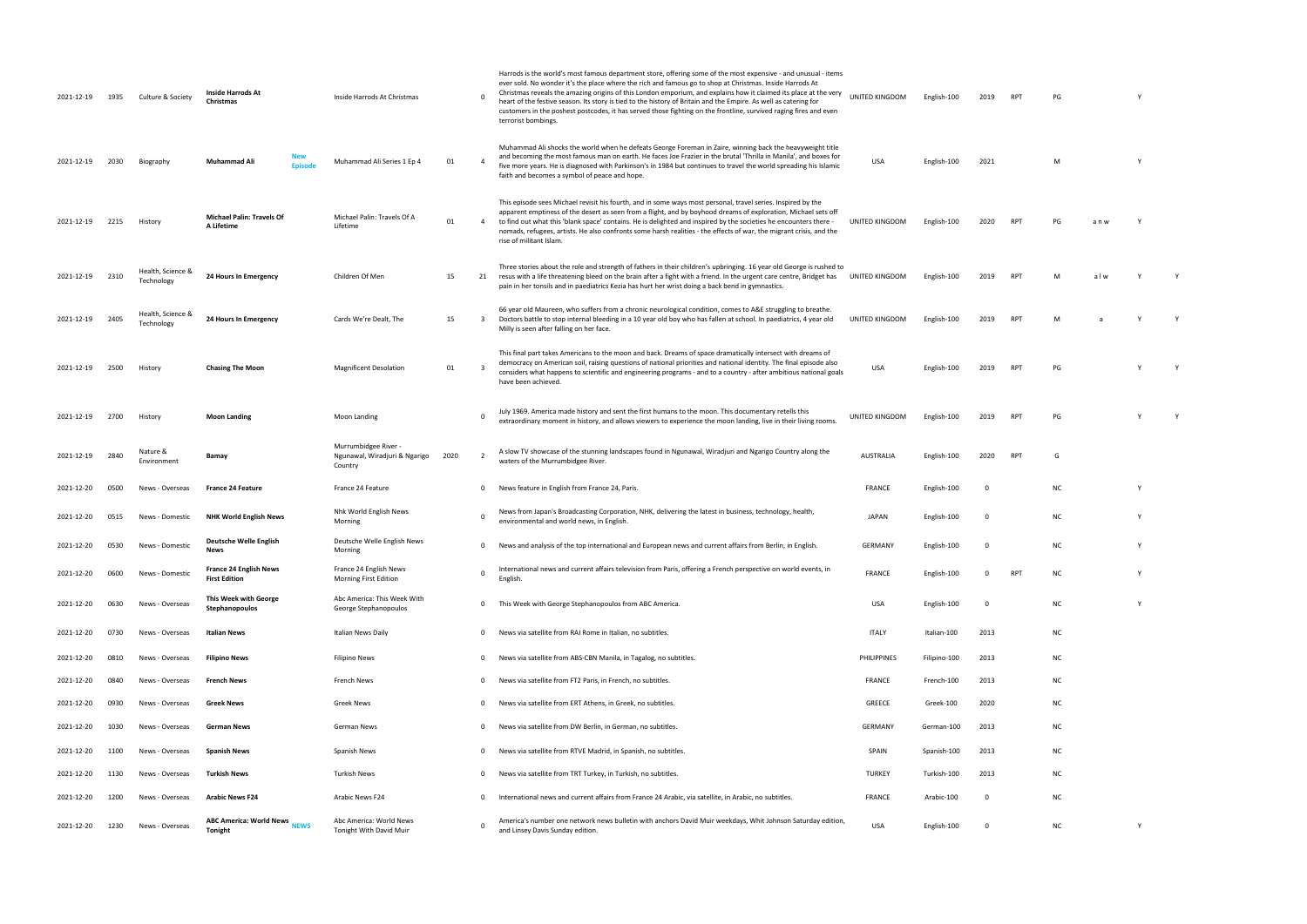| 2021-12-20 | 1300 | News - Overseas                 | Al Jazeera News                                      |                              | Al Jazeera News Hour Second<br>Edition                  |      | $\mathbf{0}$ | News via satellite from Al Jazeera Satellite Network, Qatar, in English                                                                                                                                                                                                                                                                                                                                                                                                                                                                                                                                                                                                          | QATAR            | English-100                            | 2012 |            |     |     |   |  |
|------------|------|---------------------------------|------------------------------------------------------|------------------------------|---------------------------------------------------------|------|--------------|----------------------------------------------------------------------------------------------------------------------------------------------------------------------------------------------------------------------------------------------------------------------------------------------------------------------------------------------------------------------------------------------------------------------------------------------------------------------------------------------------------------------------------------------------------------------------------------------------------------------------------------------------------------------------------|------------------|----------------------------------------|------|------------|-----|-----|---|--|
| 2021-12-20 | 1400 | Biography                       | <b>The Italians</b>                                  |                              | Joe Avati - Comedian                                    | 01   | 6            | This episode of The Italians features comedian, Joe Avati.                                                                                                                                                                                                                                                                                                                                                                                                                                                                                                                                                                                                                       | AUSTRALIA        | English-100                            | 2021 |            | PG  |     |   |  |
| 2021-12-20 | 1415 | Cooking                         | The Chefs' Line                                      |                              | Chinese                                                 | 01   | 25           | Maeve O'Meara goes inside the kitchen of hatted restaurant China Doll. Maeve and the chefs' line will reminisce<br>about the week and delve into delicious new dishes. Apprentice Wing shows off delightful dumplings, Sous Chef<br>Chris cooks up their specialty dish of Alaskan King Crab Legs, and Head Chef Frank cooks some tender pork belly<br>and steams a whole fish.                                                                                                                                                                                                                                                                                                  | AUSTRALIA        | English-100                            | 2017 | <b>RPT</b> | G   |     |   |  |
| 2021-12-20 | 1445 | Variety                         | <b>Child Genius</b>                                  |                              | Child Genius Series 1 Ep 5                              | 01   | 5            | It's the Semi-Final of the Child Genius Competition, and today sees a fierce general knowledge battle and an<br>advanced spelling challenge where a single mistake will end their round. Eight children must be culled to five, and<br>everyone is shocked at who ends up going home.                                                                                                                                                                                                                                                                                                                                                                                            | AUSTRALIA        | English-100                            |      | <b>RPT</b> | G   |     |   |  |
| 2021-12-20 | 1545 | Cooking                         | The Cook Up with Adam<br>Liaw                        | SBS<br>Food<br><b>Encore</b> | Christmas Roast                                         | 01   | 175          | Tonight, it's all about the classic Christmas roast. Host Adam Liaw, Paramount's Christine Manfield and Bird Cow<br>Fish chef Alex Herbert are in The Cook Up kitchen doing their best roasts!                                                                                                                                                                                                                                                                                                                                                                                                                                                                                   | AUSTRALIA        | English-100                            | 2021 |            | PG  |     |   |  |
| 2021-12-20 | 1615 | Culture & Society               | The Wonderful World Of<br>Chocolate                  |                              | Wonderful World Of Chocolate<br>Series 2 Ep 2, The      | 02   |              | We discover the secrets of Rowntree, one of the chocolate giants responsible for Rolos, Toffee Crisp, Munchies<br>and Quality Street, and visit chocolate makers to the Queen, Prestat, for a taste of luxury. All this and the battle<br>of the chocolate cocktails - Cadbury's Strawberry Cream versus Quality Street's Purple One. It's a chocolate<br>showdown!                                                                                                                                                                                                                                                                                                              | UNITED KINGDOM   | English-100                            | 2020 | <b>RPT</b> | G   |     |   |  |
| 2021-12-20 | 1705 | Quiz                            | Jeopardy!                                            |                              | Jeopardy Series 35 Ep 151                               | 35   | 151          | The late Alex Trebek hosts Jeopardy!, where the answers are revealed and the contestants must guess the<br>appropriate questions.                                                                                                                                                                                                                                                                                                                                                                                                                                                                                                                                                | <b>USA</b>       | English-100                            | 2018 |            | PG  |     |   |  |
| 2021-12-20 | 1730 | Quiz                            | <b>Letters And Numbers</b>                           |                              | Letters And Numbers Series 2<br>Ep 29                   | 02   | 29           | Two contestants pit their linguistic and numerical skills against each other and the clock in this entertaining quiz<br>show. Join host Richard Morecroft along with maths whiz Lily Serna and wordsmith David Astle.                                                                                                                                                                                                                                                                                                                                                                                                                                                            | AUSTRALIA        | English-100                            | 2010 | <b>RPT</b> | G   |     |   |  |
| 2021-12-20 | 1800 | Quiz                            | Mastermind                                           |                              | Mastermind Series 3 Ep 46                               | 03   | 46           | In this round, the specialty subjects are the film Love Actually, the Laws of Rugby League, Star Wars: The Clone<br>Wars, and the film The Italian Job.                                                                                                                                                                                                                                                                                                                                                                                                                                                                                                                          | AUSTRALIA        | English-100                            | 2021 | <b>RPT</b> |     |     |   |  |
| 2021-12-20 | 1830 | News - Overseas                 | <b>SBS World News</b>                                | <b>NEWS</b>                  | SBS World News 2021 Ep 354                              | 2021 | 354          | Up-to-date reports and analysis of the major national and international news stories of the day in Australia's only<br>world news service.                                                                                                                                                                                                                                                                                                                                                                                                                                                                                                                                       | <b>AUSTRALIA</b> | English-100                            | 2021 | LIVE       | NC  |     |   |  |
| 2021-12-20 | 1935 | Culture & Society               | <b>Britain's Most Expensive New</b><br><b>Houses</b> | Episode                      | <b>Britain's Most Expensive</b><br>Houses Series 1 Ep 1 | 01   | 1            | With the Coronavirus pandemic having seen a surge of super-rich buyers leaving towns and cities, the brokers set<br>out to sell a property in Highgate, north London, that is on the market for 40 million pounds, as well the home of UNITED KINGDOM<br>former Liverpool FC CEO Peter Moore on the Wirral.                                                                                                                                                                                                                                                                                                                                                                      |                  | English-100                            | 2021 |            | PG  |     |   |  |
| 2021-12-20 | 2030 | Biography                       | The Death of Bruce Lee                               |                              | Killing Bruce Lee                                       |      | $\mathbf 0$  | On 20th July 1973, martial arts superstar Bruce Lee died under mysterious circumstances in Hong Kong. Bruce's<br>brother, Robert Lee, was never satisfied with the official cause of death - a fatal reaction to aspirin. Now in the<br>twilight of his life, Robert Lee has enlisted former Hong Kong police detective Philip Chan to comb through<br>previously unseen documents, interview experts and talk to people close to the legendary superstar, in an<br>attempt to revisit what or who killed the Bruce Lee. From legendary rooftop fights to feuds with alleged Triad<br>members and producers, Chan's journey uncovers the surprising life of a complex superstar. | USA              | English-100                            | 2021 |            | M   |     | Y |  |
| 2021-12-20 | 2200 | Health, Science &<br>Technology | 24 Hours In Emergency                                |                              | Never Really Alone                                      | 01   | 8            | A 72-year-old is rushed to King's after suffering a suspected stroke. A self-declared bingo addict comes to<br>hospital after falling off a chair whilst playing bingo, and an 83-year-old woman has pain behind her eye after a<br>bout of shingles.                                                                                                                                                                                                                                                                                                                                                                                                                            | UNITED KINGDOM   | English-100                            | 2021 |            | M   |     |   |  |
| 2021-12-20 | 2255 | News - Domestic                 | <b>SBS World News Late</b>                           | <b>NEWS</b>                  | SBS World News Late 2021 Ep<br>251                      | 2021 | 251          | Up-to-date reports and analysis of the major national and international news stories of the day in Australia's only<br>world news service.                                                                                                                                                                                                                                                                                                                                                                                                                                                                                                                                       | AUSTRALIA        | English-100                            | 2021 | LIVE       | ΝC  |     |   |  |
| 2021-12-20 | 2325 | Thriller                        | <b>The Crimson Rivers</b>                            |                              | Kenbaltyu Part 1                                        | 02   |              | The body of a woman is discovered with a hash symbol carved into her forehead. Investigations lead the<br>detectives to a migrant camp.                                                                                                                                                                                                                                                                                                                                                                                                                                                                                                                                          | <b>FRANCE</b>    | French-100                             | 2019 |            | MA. | a v |   |  |
| 2021-12-20 | 2425 | Period                          | Tell Me Who I Am                                     | <b>Episode</b>               | Tell Me Who I Am Series 1 Ep 9                          | 01   | -9           | Berlin 1961. Several years later, Amelia has rebuilt her life and works in the office of the foreign ministry. She<br>lives in Max's house with his son, Friedrich, who attends university. Everything runs smoothly until Friedrich gets<br>into trouble with one of his professors and Amelia is forced to work as a spy for the last time. To save the lives of<br>young Friedrich and his professor, Amelia contacts Albert, who helps her with her task.                                                                                                                                                                                                                    | SPAIN            | Spanish-53;<br>German-46; English 2020 |      |            | M   |     |   |  |
| 2021-12-20 | 2520 | Culture & Society               | North To South: The Full<br>Journey                  |                              | North To South Series 1 Ep 1                            | 01   | 1            | A spectacular overland route from Auckland on New Zealand's north island, down to the south by way of multiple<br>forms of transport including railways, sailing and driving. The city gives way to rolling pastures, volcanic extremes,<br>tranguil waterways, the rough Otago high country and grandeur of the Southern Alps and Milford Sound.                                                                                                                                                                                                                                                                                                                                | NEW ZEALAND      | English-100                            | 2018 | <b>RPT</b> | G   |     |   |  |
| 2021-12-20 | 2825 | Nature &<br>Environment         | Kambuwal, Guuwa &<br><b>Gayiri Country</b>           |                              | Kambuwal, Guuwa & Gayiri<br>Country                     | 2020 |              | 10 A slow TV showcase of the stunning landscapes found in Kambuwal, Guuwa & Gayiri Country.                                                                                                                                                                                                                                                                                                                                                                                                                                                                                                                                                                                      | AUSTRALIA        | English-100                            | 2020 | <b>RPT</b> | G   |     |   |  |
| 2021-12-21 | 0500 | News - Overseas                 | <b>France 24 Feature</b>                             |                              | France 24 Feature                                       |      |              | 0 News feature in English from France 24, Paris.                                                                                                                                                                                                                                                                                                                                                                                                                                                                                                                                                                                                                                 | FRANCE           | English-100                            | - 0  |            | NC. |     | Y |  |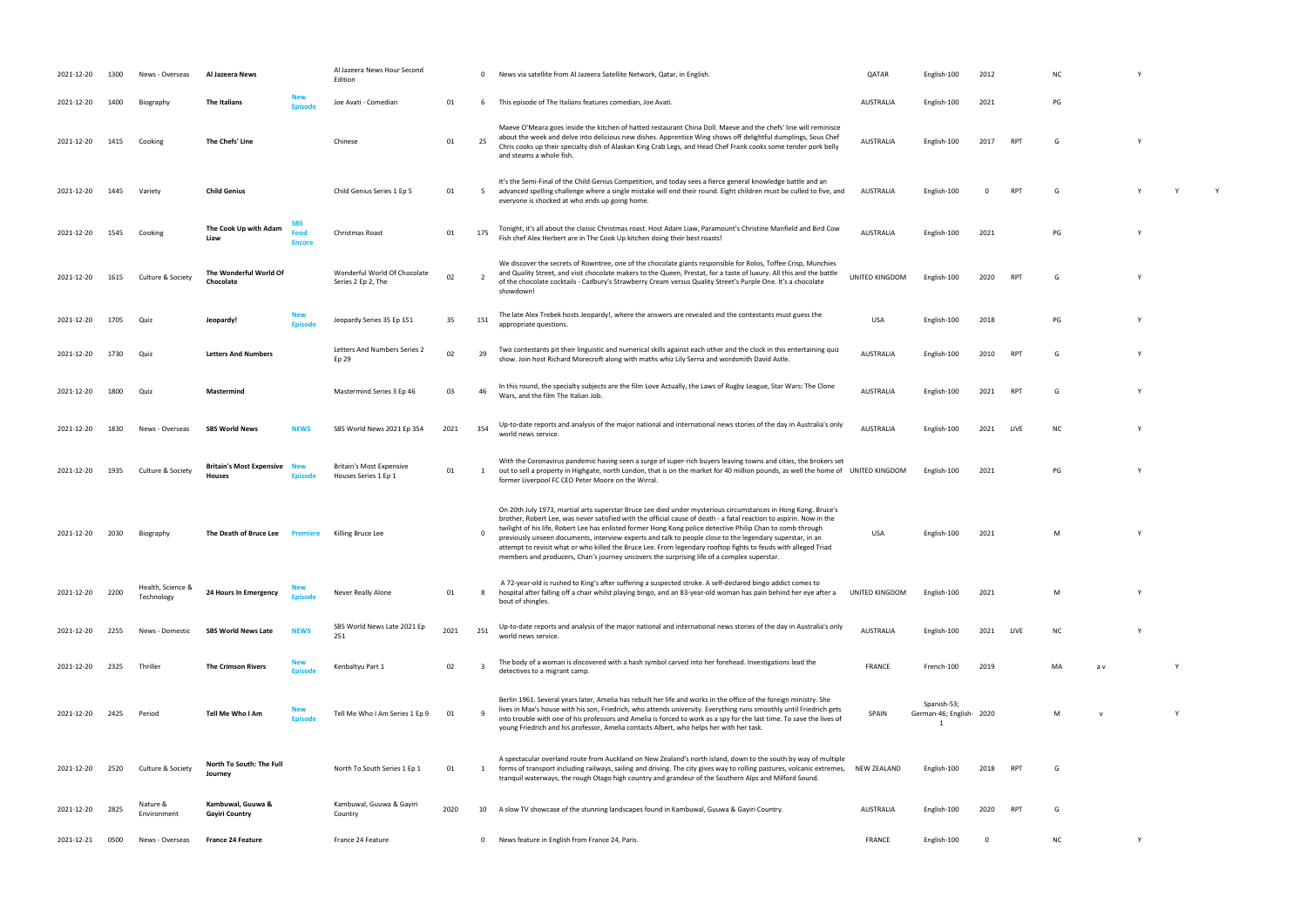| 2021-12-21 | 0515 | News - Domestic   | <b>NHK World English News</b>                         |                              | Nhk World English News<br>Morning                  |      |                | News from Japan's Broadcasting Corporation, NHK, delivering the latest in business, technology, health,<br>environmental and world news, in English.                                                                                                                                                                                                                                      | JAPAN            | English-100  |      |      |           |              |  |
|------------|------|-------------------|-------------------------------------------------------|------------------------------|----------------------------------------------------|------|----------------|-------------------------------------------------------------------------------------------------------------------------------------------------------------------------------------------------------------------------------------------------------------------------------------------------------------------------------------------------------------------------------------------|------------------|--------------|------|------|-----------|--------------|--|
| 2021-12-21 | 0530 | News - Domestic   | Deutsche Welle English<br><b>News</b>                 |                              | Deutsche Welle English News<br>Morning             |      | $\mathbf 0$    | News and analysis of the top international and European news and current affairs from Berlin, in English.                                                                                                                                                                                                                                                                                 | <b>GERMANY</b>   | English-100  | 0    |      | ΝC        |              |  |
| 2021-12-21 | 0600 | News - Domestic   | <b>France 24 English News</b><br><b>First Edition</b> |                              | France 24 English News<br>Morning First Edition    |      | $\Omega$       | International news and current affairs television from Paris, offering a French perspective on world events, in<br>English.                                                                                                                                                                                                                                                               | <b>FRANCE</b>    | English-100  | 0    | RPT  | ΝC        | $\mathbf{v}$ |  |
| 2021-12-21 | 0630 | News - Domestic   | Al Jazeera English News                               |                              | Al Jazeera News First Edition                      |      | 0              | News via satellite from Al Jazeera Satellite Network, Qatar, in English.                                                                                                                                                                                                                                                                                                                  | QATAR            | English-100  |      |      | ΝC        | <b>Y</b>     |  |
| 2021-12-21 | 0700 | News - Overseas   | <b>BBC News</b>                                       |                              | <b>BBC 6 O'clock News</b>                          |      | 0              | BBC 6.00pm evening news via satellite from London, UK, in English.                                                                                                                                                                                                                                                                                                                        | UNITED KINGDOM   | English-100  | 0    |      | ΝC        | <b>Y</b>     |  |
| 2021-12-21 | 0730 | News - Overseas   | Italian News                                          |                              | Italian News Daily                                 |      | 0              | News via satellite from RAI Rome in Italian, no subtitles.                                                                                                                                                                                                                                                                                                                                | ITALY            | Italian-100  | 2013 |      | NC        |              |  |
| 2021-12-21 | 0810 | News - Overseas   | <b>Filipino News</b>                                  |                              | <b>Filipino News</b>                               |      | 0              | News via satellite from ABS-CBN Manila, in Tagalog, no subtitles.                                                                                                                                                                                                                                                                                                                         | PHILIPPINES      | Filipino-100 | 2013 |      | ΝC        |              |  |
| 2021-12-21 | 0840 | News - Overseas   | <b>French News</b>                                    |                              | French News                                        |      | $\Omega$       | News via satellite from FT2 Paris, in French, no subtitles.                                                                                                                                                                                                                                                                                                                               | <b>FRANCE</b>    | French-100   | 2013 |      | NC        |              |  |
| 2021-12-21 | 0930 | News - Overseas   | Greek News                                            |                              | <b>Greek News</b>                                  |      | $\Omega$       | News via satellite from ERT Athens, in Greek, no subtitles.                                                                                                                                                                                                                                                                                                                               | GREECE           | Greek-100    | 2020 |      | ΝC        |              |  |
| 2021-12-21 | 1030 | News - Overseas   | German News                                           |                              | German News                                        |      | $\Omega$       | News via satellite from DW Berlin, in German, no subtitles.                                                                                                                                                                                                                                                                                                                               | GERMANY          | German-100   | 2013 |      | ΝC        |              |  |
| 2021-12-21 | 1100 | News - Overseas   | <b>Spanish News</b>                                   |                              | Spanish News                                       |      | 0              | News via satellite from RTVE Madrid, in Spanish, no subtitles.                                                                                                                                                                                                                                                                                                                            | SPAIN            | Spanish-100  | 2013 |      | ΝC        |              |  |
| 2021-12-21 | 1130 | News - Overseas   | <b>Turkish News</b>                                   |                              | <b>Turkish News</b>                                |      | $\Omega$       | News via satellite from TRT Turkey, in Turkish, no subtitles.                                                                                                                                                                                                                                                                                                                             | <b>TURKEY</b>    | Turkish-100  | 2013 |      | ΝC        |              |  |
| 2021-12-21 | 1200 | News - Overseas   | <b>Arabic News F24</b>                                |                              | Arabic News F24                                    |      | $\Omega$       | International news and current affairs from France 24 Arabic, via satellite, in Arabic, no subtitles.                                                                                                                                                                                                                                                                                     | <b>FRANCE</b>    | Arabic-100   | 0    |      | <b>NC</b> |              |  |
| 2021-12-21 | 1230 | News - Overseas   | <b>ABC America: World News</b><br><b>Tonight</b>      | <b>NEWS</b>                  | Abc America: World News<br>Tonight With David Muir |      | $\Omega$       | America's number one network news bulletin with anchors David Muir weekdays, Whit Johnson Saturday edition,<br>and Linsey Davis Sunday edition.                                                                                                                                                                                                                                           | <b>USA</b>       | English-100  | 0    |      | NC        |              |  |
| 2021-12-21 | 1300 | News - Domestic   | <b>PBS Newshour</b>                                   | <b>NEWS</b>                  | <b>PBS Newshour</b>                                |      | $\Omega$       | Reviews and analysis of the day's news presented by Judy Woodruff for the Public Broadcasting Service (PBS) in<br>the United States.                                                                                                                                                                                                                                                      | <b>USA</b>       | English-100  | 2012 |      | ΝC        | Y            |  |
| 2021-12-21 | 1400 | Biography         | The Italians                                          | <b>New</b><br><b>Episode</b> | Alessandro Pavoni - Chef And<br>Owner Of Ormeggio  | 01   |                | This episode of The Italians features chef and owner of Ormeggio restaurat, Alessandro Pavoni.                                                                                                                                                                                                                                                                                            | <b>AUSTRALIA</b> | English-100  | 2021 |      | PG        |              |  |
| 2021-12-21 | 1415 | Cooking           | The Chefs' Line                                       |                              | Spanish                                            | 01   | 50             | Inside the kitchen of Spanish restaurant Bar Lourinha, Maeve O'Meara and the chefs' line delve into delicious<br>new dishes, including their house chorizo, prawn croquette, clams, and tora de queso.                                                                                                                                                                                    | <b>AUSTRALIA</b> | English-100  | 2017 | RP1  | G         | <b>Y</b>     |  |
| 2021-12-21 | 1445 | Variety           | <b>Child Genius</b>                                   |                              | Child Genius Series 1 Ep 6                         | 01   |                | It's the first ever Child Genius Australia Grand Final, and the five remaining competitors have just two demanding<br>rounds standing between them and the title.                                                                                                                                                                                                                         | <b>AUSTRALIA</b> |              |      |      |           |              |  |
| 2021-12-21 | 1545 | Cooking           | The Cook Up with Adam<br>Liaw                         | Food<br><b>Encore</b>        | Short Pasta                                        | 01   | 176            | Host Adam Liaw is joined in The Cook Up kitchen by author of Saturday Night Pasta cookbook, Elizabeth Hewson,<br>and Good Food Guide editor Myffy Rigby to create their ultimate short pasta dishes.                                                                                                                                                                                      | <b>AUSTRALIA</b> | English-100  | 2021 |      | PG        | Y            |  |
| 2021-12-21 | 1615 | Culture & Society | The Wonderful World Of<br>Chocolate                   |                              | Wonderful World Of Chocolate<br>Series 2 Ep 3, The | 02   | - 3            | Today it's the story of Fry's, the British company that made the first ever chocolate bar. We go behind the scenes<br>at one of the country's greatest independent chocolate companies, Montezuma, see the birth of a 60kg chocolate<br>Elvis, explore the marriage of Yorkshire Tea with chocolate and test the scientific benefits of milk versus dark<br>chocolate. Is dark healthier? | UNITED KINGDOM   | English-100  | 2020 | RP.  | G         |              |  |
| 2021-12-21 | 1705 | Quiz              | Jeopardy!                                             | Episode                      | Jeopardy Series 35 Ep 152                          | 35   | 152            | The late Alex Trebek hosts Jeopardy!, where the answers are revealed and the contestants must guess the<br>appropriate questions.                                                                                                                                                                                                                                                         | <b>USA</b>       | English-100  | 2018 |      | PG        | <b>Y</b>     |  |
| 2021-12-21 | 1730 | Quiz              | <b>Letters And Numbers</b>                            |                              | Letters And Numbers Series 2<br>Ep 30              | 02   | 30             | Two contestants pit their linguistic and numerical skills against each other and the clock in this entertaining quiz<br>show. Join host Richard Morecroft along with maths whiz Lily Serna and wordsmith David Astle.                                                                                                                                                                     | <b>AUSTRALIA</b> | English-100  | 2010 | RP1  | G         |              |  |
| 2021-12-21 | 1800 | Quiz              | Mastermind                                            |                              | Mastermind Series 3 Ep 47                          | 03   | 47             | In this round, the specialty subjects are the Hawthorn Hawks, Schitt's Creek: Seasons 4 and 5, the History of<br>Skateboarding, and Richard Nixon.                                                                                                                                                                                                                                        | <b>AUSTRALIA</b> | English-100  | 2021 | RPT  | PG        | Y            |  |
| 2021-12-21 | 1830 | News - Overseas   | <b>SBS World News</b>                                 | <b>NEWS</b>                  | SBS World News 2021 Ep 355                         | 2021 | 355            | Up-to-date reports and analysis of the major national and international news stories of the day in Australia's only<br>world news service.                                                                                                                                                                                                                                                | <b>AUSTRALIA</b> | English-100  | 2021 | LIVE | ΝC        |              |  |
| 2021-12-21 | 1935 | History           | <b>Secrets Of Royal Travel</b>                        |                              | Secrets Of The Royals In The Air                   | 01   | $\overline{2}$ | From the earliest days of flight, the Royal Family have loved to fly in style. We lift the curtain on 5 Star regal<br>luxury at 30,000 ft, and tell the story of a Royal love affair that shows no signs of abating.                                                                                                                                                                      | UNITED KINGDOM   | English-100  | 2019 |      | PG        | Y            |  |

UNITED KINGDOM ENGLISH-100 2020 RPT G WAS ARRESTED FOR A VIOLET SUPPORT OF A VIOLET SUPPORT OF A VIOLET SUPPORT OF A VIOLET SUPPORT OF A VIOLET SUPPORT OF A VIOLET SUPPORT OF A VIOLET SUPPORT OF A VIOLET SUPPORT OF A VIOLE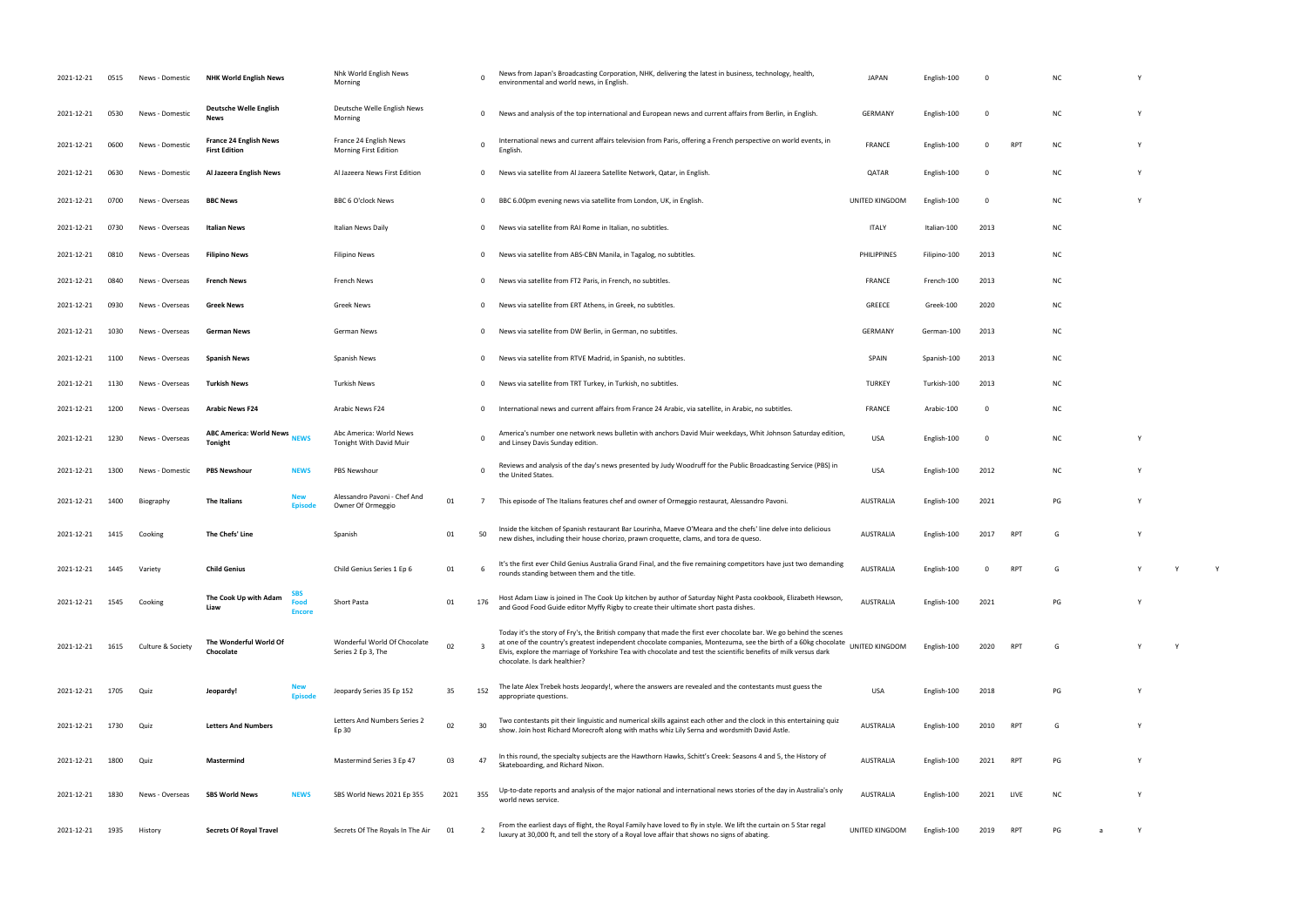| 2021-12-21 | 2030 | Culture & Society       | <b>Cher And The Loneliest</b><br>Elephant             | <b>Premiere</b>       | Cher And The Loneliest<br>Elephant                     |      |              | Cher And The Loneliest Elephant tells the incredible story in which superstar singer and actor Cher flies across the<br>world during a raging pandemic to save a bull elephant from 35 years of suffered incarceration. This is a story of<br>hope and dreams and testament to what we can achieve when working together. At a time when so many of us<br>are feeling trapped in our own worlds, Kaavan's story is a beacon of joy and hope for us all.                                                                                                                                                                                                                 | <b>AUSTRIA</b>     | English-100  | 2021        |      | PG |              |   |  |
|------------|------|-------------------------|-------------------------------------------------------|-----------------------|--------------------------------------------------------|------|--------------|-------------------------------------------------------------------------------------------------------------------------------------------------------------------------------------------------------------------------------------------------------------------------------------------------------------------------------------------------------------------------------------------------------------------------------------------------------------------------------------------------------------------------------------------------------------------------------------------------------------------------------------------------------------------------|--------------------|--------------|-------------|------|----|--------------|---|--|
| 2021-12-21 | 2130 | Biography               | Lucille Ball: We Love Lucy Premiere                   |                       | Lucille Ball: We Love Lucy                             |      | $\Omega$     | Lucille Ball didn't just make millions of people laugh uproariously. She blazed a whole new path for women in the<br>entertainment industry that still resonates today. Comediennes Carol Burnett, Lily Tomlin, Debra Messing and<br>Suzanne Somers reveal to us how they were uniquely inspired by Lucy's comic genius. But simply being funny was<br>never enough for her. The shrewd, enterprising redhead - whose drama-filled personal life was constantly at odds<br>with her public persona - struggled against a system created by men, all the while cementing her legacy by<br>building an entertainment empire that would transform Hollywood as we know it. | USA                | English-100  | 2021        |      |    |              | Υ |  |
| 2021-12-21 | 2310 | News - Domestic         | <b>SBS World News Late</b>                            | <b>NEWS</b>           | SBS World News Late 2021 Ep<br>252                     | 2021 | 252          | Up-to-date reports and analysis of the major national and international news stories of the day in Australia's only<br>world news service.                                                                                                                                                                                                                                                                                                                                                                                                                                                                                                                              | <b>AUSTRALIA</b>   | English-100  | 2021        | LIVE | NC |              |   |  |
| 2021-12-21 | 2340 | Thriller                | Man In Room 301                                       | New<br><b>Episode</b> | Midsummer                                              | 01   | 2            | In Greece, convinced that Leo is Elias Leppo, Risto panics when he learns that his grandson Kalle has gone<br>climbing with him. Unsure about Risto's theory, Eeva calls Seppo to try and find out if Elias is still in Finland. In<br>2007, Leena breaks some happy news whilst the rest of the family struggle to contain their true feelings.                                                                                                                                                                                                                                                                                                                        | FINLAND            | Finnish-100  | 2019        |      | M  | als          |   |  |
| 2021-12-21 | 2435 | Period                  | Miss S                                                | New<br><b>Episode</b> | Studio Of Death Part 1, The                            | 01   | 21           | A radio station employee dies mysteriously on a rainy day after work. Her body is only found the next morning.<br>Su Wenli rushes to the radio station and is surprised to find Inspector Luo working as an announcer.                                                                                                                                                                                                                                                                                                                                                                                                                                                  | <b>CHINA</b>       | Mandarin-100 | 2020        |      | M  |              |   |  |
| 2021-12-21 | 2535 | Period                  | Miss S                                                | New<br><b>Episode</b> | Studio Of Death Part 2, The                            | 01   | 22           | Luo Qiuheng discovers that the owner of the kiosk opposite the radio station shares a secret with the station's<br>sports announcer. While Luo Qiuheng and Su Wenli infiltrate the radio station at night, someone attempts to set<br>it on fire.                                                                                                                                                                                                                                                                                                                                                                                                                       | CHINA              | Mandarin-100 | 2020        |      | M  | $\mathsf{v}$ |   |  |
| 2021-12-21 | 2635 | Period                  | Miss S                                                | New<br><b>Episode</b> | Scandalous Apartment Part 1,<br>The                    | 01   | 23           | The deputy commissioner of police is arrested for allegedly murdering a nightclub worker who was found dead in<br>his house. Su Wenli realises that he was the father of Inspector Luo's ex-girlfriend, which made things awkward<br>for Inspector Luo.                                                                                                                                                                                                                                                                                                                                                                                                                 | <b>CHINA</b>       | Mandarin-100 | 2020        |      | M  |              |   |  |
| 2021-12-21 | 2730 | Period                  | Miss S                                                | New<br><b>Episode</b> | Scandalous Apartment Part 2,<br>The                    | 01   | 24           | Luo Qiuheng and Su Wenli visit the bookstore to look for the devout Buddhist. He scoffs at the police's suspicions<br>and reprimands Luo Qiuheng for not arresting the deputy commissioner.                                                                                                                                                                                                                                                                                                                                                                                                                                                                             | <b>CHINA</b>       | Mandarin-100 | 2020        |      | M  |              |   |  |
| 2021-12-21 | 2830 | Nature &<br>Environment | Wiradjuri & Nari Na                                   |                       | Murrumbidgee River -<br>Wiradjuri & Nari Nari          | 2020 | -5           | A slow TV showcase of the stunning landscapes found in Wiradjuri and Nari Nari Country along the waters of the<br>Murrumbidgee River.                                                                                                                                                                                                                                                                                                                                                                                                                                                                                                                                   | <b>AUSTRALIA</b>   | English-100  | 2020        | RPT  | G  |              |   |  |
| 2021-12-22 | 0500 | News - Overseas         | <b>France 24 Feature</b>                              |                       | France 24 Feature                                      |      | $\Omega$     | News feature in English from France 24, Paris.                                                                                                                                                                                                                                                                                                                                                                                                                                                                                                                                                                                                                          | <b>FRANCE</b>      | English-100  | 0           |      | NC |              | Y |  |
| 2021-12-22 | 0515 | News - Domestic         | <b>NHK World English News</b>                         |                       | Nhk World English News<br>Morning                      |      |              | News from Japan's Broadcasting Corporation, NHK, delivering the latest in business, technology, health,<br>environmental and world news, in English.                                                                                                                                                                                                                                                                                                                                                                                                                                                                                                                    | JAPAN              | English-100  | 0           |      | ΝC |              | Y |  |
| 2021-12-22 | 0530 | News - Domestic         | <b>Deutsche Welle English</b><br><b>News</b>          |                       | Deutsche Welle English News<br>Morning                 |      | $\mathbf 0$  | News and analysis of the top international and European news and current affairs from Berlin, in English.                                                                                                                                                                                                                                                                                                                                                                                                                                                                                                                                                               | <b>GERMANY</b>     | English-100  | $\Omega$    |      | ΝC |              | Y |  |
| 2021-12-22 | 0600 | News - Domestic         | <b>France 24 English News</b><br><b>First Edition</b> |                       | France 24 English News<br><b>Morning First Edition</b> |      | $\Omega$     | International news and current affairs television from Paris, offering a French perspective on world events, in<br>English                                                                                                                                                                                                                                                                                                                                                                                                                                                                                                                                              | <b>FRANCE</b>      | English-100  | 0           | RPT  | NC |              | Υ |  |
| 2021-12-22 | 0630 | News - Domestic         | Al Jazeera English News                               |                       | Al Jazeera News First Edition                          |      | $\mathbf 0$  | News via satellite from Al Jazeera Satellite Network, Qatar, in English.                                                                                                                                                                                                                                                                                                                                                                                                                                                                                                                                                                                                | QATAR              | English-100  | 0           |      | ΝC |              | Υ |  |
| 2021-12-22 | 0700 | News - Overseas         | <b>BBC News</b>                                       |                       | BBC 6 O'clock News                                     |      | $\mathbf 0$  | BBC 6.00pm evening news via satellite from London, UK, in English.                                                                                                                                                                                                                                                                                                                                                                                                                                                                                                                                                                                                      | UNITED KINGDOM     | English-100  | 0           |      | NC |              | Y |  |
| 2021-12-22 | 0730 | News - Overseas         | Italian News                                          |                       | Italian News Daily                                     |      | $\Omega$     | News via satellite from RAI Rome in Italian, no subtitles.                                                                                                                                                                                                                                                                                                                                                                                                                                                                                                                                                                                                              | <b>ITALY</b>       | Italian-100  | 2013        |      | NC |              |   |  |
| 2021-12-22 | 0810 | News - Overseas         | <b>Filipino News</b>                                  |                       | Filipino News                                          |      | $\Omega$     | News via satellite from ABS-CBN Manila, in Tagalog, no subtitles.                                                                                                                                                                                                                                                                                                                                                                                                                                                                                                                                                                                                       | <b>PHILIPPINES</b> | Filipino-100 | 2013        |      | NC |              |   |  |
| 2021-12-22 | 0840 | News - Overseas         | <b>French News</b>                                    |                       | French News                                            |      | $\Omega$     | News via satellite from FT2 Paris, in French, no subtitles.                                                                                                                                                                                                                                                                                                                                                                                                                                                                                                                                                                                                             | FRANCE             | French-100   | 2013        |      | NC |              |   |  |
| 2021-12-22 | 0930 | News - Overseas         | Greek News                                            |                       | Greek News                                             |      | $\Omega$     | News via satellite from ERT Athens, in Greek, no subtitles.                                                                                                                                                                                                                                                                                                                                                                                                                                                                                                                                                                                                             | GREECE             | Greek-100    | 2020        |      | NC |              |   |  |
| 2021-12-22 | 1030 | News - Overseas         | German News                                           |                       | German News                                            |      | $\mathbf 0$  | News via satellite from DW Berlin, in German, no subtitles.                                                                                                                                                                                                                                                                                                                                                                                                                                                                                                                                                                                                             | <b>GERMANY</b>     | German-100   | 2013        |      | NC |              |   |  |
| 2021-12-22 | 1100 | News - Overseas         | <b>Spanish News</b>                                   |                       | Spanish News                                           |      | $\Omega$     | News via satellite from RTVE Madrid, in Spanish, no subtitles.                                                                                                                                                                                                                                                                                                                                                                                                                                                                                                                                                                                                          | <b>SPAIN</b>       | Spanish-100  | 2013        |      | NC |              |   |  |
| 2021-12-22 | 1130 | News - Overseas         | Turkish News                                          |                       | Turkish News                                           |      | $\mathbf 0$  | News via satellite from TRT Turkey, in Turkish, no subtitles.                                                                                                                                                                                                                                                                                                                                                                                                                                                                                                                                                                                                           | <b>TURKEY</b>      | Turkish-100  | 2013        |      | ΝC |              |   |  |
| 2021-12-22 | 1200 | News - Overseas         | <b>Arabic News F24</b>                                |                       | Arabic News F24                                        |      | $\mathbf{0}$ | International news and current affairs from France 24 Arabic, via satellite, in Arabic, no subtitles.                                                                                                                                                                                                                                                                                                                                                                                                                                                                                                                                                                   | FRANCE             | Arabic-100   | $\mathbf 0$ |      | NC |              |   |  |
|            |      |                         |                                                       |                       |                                                        |      |              |                                                                                                                                                                                                                                                                                                                                                                                                                                                                                                                                                                                                                                                                         |                    |              |             |      |    |              |   |  |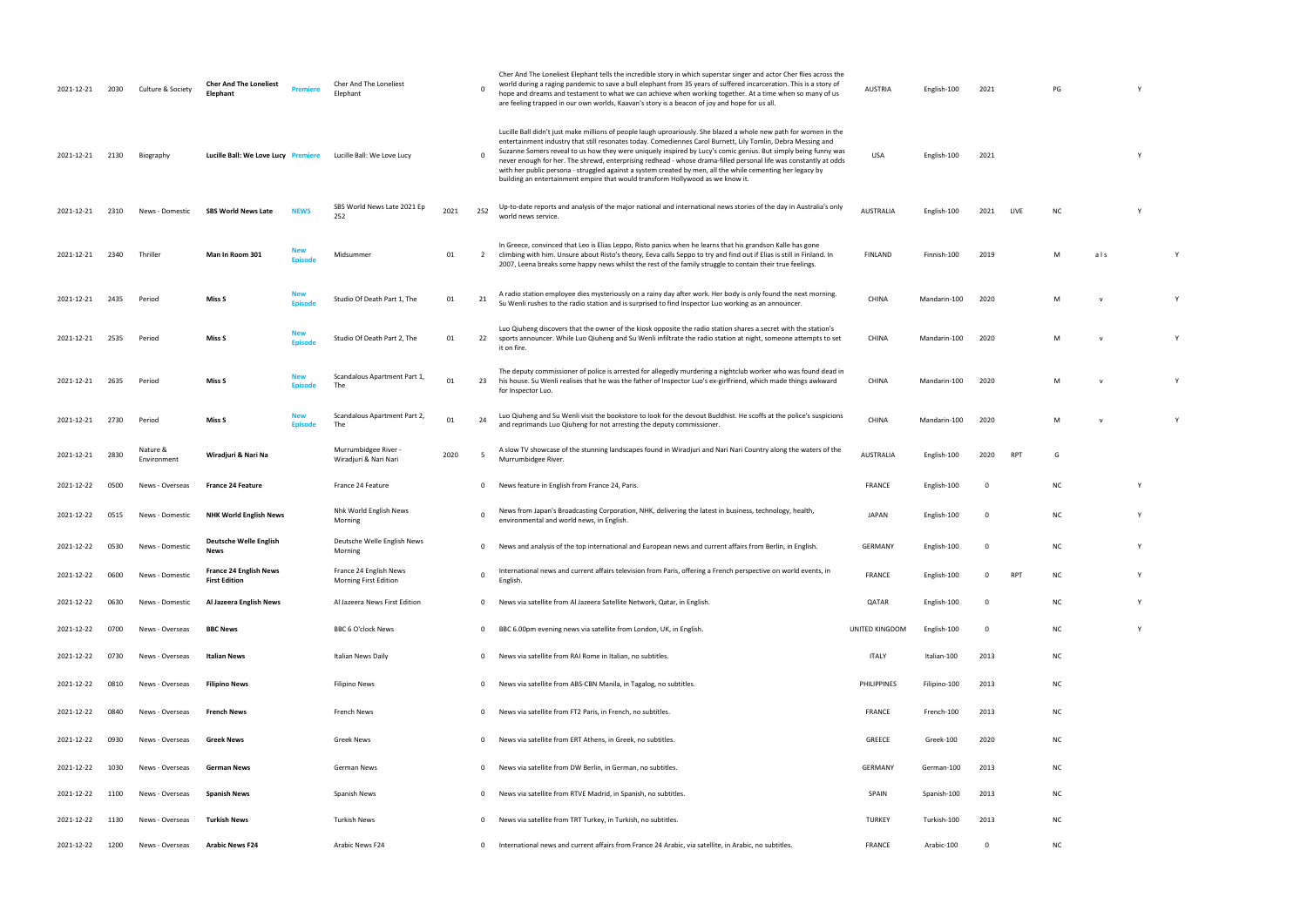| 2021-12-22 | 1230 | News - Overseas   | <b>ABC America: World News</b><br>Tonight       | <b>NEWS</b>                  | Abc America: World News<br><b>Tonight With David Muir</b> |      | $\Omega$       | America's number one network news bulletin with anchors David Muir weekdays, Whit Johnson Saturday edition,<br>and Linsey Davis Sunday edition.                                                                                                                                                                                                                                                                                                                                                                                                                                                                                                                      | <b>USA</b>            | English-100                         | 0    |                 | ΝC  |                |   |              |
|------------|------|-------------------|-------------------------------------------------|------------------------------|-----------------------------------------------------------|------|----------------|----------------------------------------------------------------------------------------------------------------------------------------------------------------------------------------------------------------------------------------------------------------------------------------------------------------------------------------------------------------------------------------------------------------------------------------------------------------------------------------------------------------------------------------------------------------------------------------------------------------------------------------------------------------------|-----------------------|-------------------------------------|------|-----------------|-----|----------------|---|--------------|
| 2021-12-22 | 1300 | News - Domestic   | <b>PBS Newshour</b>                             | <b>NEWS</b>                  | <b>PBS Newshour</b>                                       |      | $\mathbf 0$    | Reviews and analysis of the day's news presented by Judy Woodruff for the Public Broadcasting Service (PBS) in<br>the United States.                                                                                                                                                                                                                                                                                                                                                                                                                                                                                                                                 | <b>USA</b>            | English-100                         | 2012 |                 | ΝC  |                | Υ |              |
| 2021-12-22 | 1400 | Biography         | The Italians                                    | New<br><b>Episode</b>        | Melina Marchetta - Author                                 | 01   | 8              | This episode of The Italians features bestselling and award-winning author, Melina Marchetta.                                                                                                                                                                                                                                                                                                                                                                                                                                                                                                                                                                        | AUSTRALIA             | English-100                         | 2021 |                 | PG  |                |   |              |
| 2021-12-22 | 1415 | Cooking           | The Chefs' Line                                 |                              | French                                                    | 01   | 55             | Maeve O'Meara takes us inside the kitchen of French restaurant Montrachet. Head Chef Shannon cooks up<br>beautiful bread and a tasty pink lady apple and frangipani tart. The rest of the team showcase slow cooked<br>chicken breast with pomme dauphinoise, Hervey Bay scallops and a chocolate passion dessert.                                                                                                                                                                                                                                                                                                                                                   | AUSTRALIA             | English-100                         | 2017 | RP1             | G   |                |   |              |
| 2021-12-22 | 1445 | Quiz              | <b>Child Genius Australia</b>                   |                              | Child Genius Australia Series 2<br>Ep 1                   | 02   |                | Sixteen gifted children, led by Quiz Master Dr. Susan Carland, will display their brilliant minds and amazing<br>memories in the first of the heats that celebrates the academic achievements of Australian children.                                                                                                                                                                                                                                                                                                                                                                                                                                                | AUSTRALIA             | English-100                         | 2019 | RP <sup>-</sup> | G   |                |   |              |
| 2021-12-22 | 1545 | Cooking           | The Cook Up with Adam<br>Liaw                   | SBS<br>Food<br><b>Encore</b> | Dinner In 20 Minutes                                      | 01   | 177            | In The Cook Up kitchen, host Adam Liaw is joined by owner and head chef of Ho Jiak, Junda Khoo, and style editor<br>at Delicious magazine, Kirsten Jenkins, to create easy dinner meals in twenty minutes.                                                                                                                                                                                                                                                                                                                                                                                                                                                           | <b>AUSTRALIA</b>      | English-100                         | 2021 |                 | PG  |                |   |              |
| 2021-12-22 | 1615 | Culture & Society | The Wonderful World Of<br>Chocolate             |                              | Wonderful World Of Chocolate<br>Series 2 Ep 4, The        | 02   | $\overline{a}$ | It's Aero versus Wispa in a story of bubbles and chocolate spies! There's an exclusive tour of Nestlé's Italian<br>super-factory making Baci, sweet chocolate kisses. Then there's a motorbike mad chocolatier, carving a life size<br>model for the 35th anniversary of National Motorbike Museum - chocolate nightmares with an edible screening<br>of Ghostbusters and a Cadbury's Fully Loaded cheesecake.                                                                                                                                                                                                                                                       | <b>UNITED KINGDOM</b> | English-100                         | 2020 | RP <sup>-</sup> | PG  |                |   |              |
| 2021-12-22 | 1705 | Quiz              | Jeopardy!                                       | <b>New</b><br><b>Episode</b> | Jeopardy Series 35 Ep 153                                 | 35   | 153            | The late Alex Trebek hosts Jeopardy!, where the answers are revealed and the contestants must guess the<br>appropriate questions.                                                                                                                                                                                                                                                                                                                                                                                                                                                                                                                                    | <b>USA</b>            | English-100                         | 2018 |                 | PG  |                |   |              |
| 2021-12-22 | 1730 | Quiz              | <b>Letters And Numbers</b>                      |                              | Letters And Numbers Series 2<br>Ep 31                     | 02   | 31             | Two contestants pit their linguistic and numerical skills against each other and the clock in this entertaining quiz<br>show. Join host Richard Morecroft along with maths whiz Lily Serna and wordsmith David Astle.                                                                                                                                                                                                                                                                                                                                                                                                                                                | <b>AUSTRALIA</b>      | English-100                         | 2010 | RP1             | G   |                |   |              |
| 2021-12-22 | 1800 | Quiz              | Mastermind                                      |                              | Mastermind Series 3 Ep 48                                 | 03   | 48             | In this round, the specialty subjects are the Best Actor and Best Actress Academy Awards: 2000-2010, the Carlton<br>Blues AFL team, Vincent Motorcycles, and the TV series Scrubs.                                                                                                                                                                                                                                                                                                                                                                                                                                                                                   | <b>AUSTRALIA</b>      | English-100                         | 2021 | RP1             | G   |                |   |              |
| 2021-12-22 | 1830 | News - Overseas   | <b>SBS World News</b>                           | <b>NEWS</b>                  | SBS World News 2021 Ep 356                                | 2021 | 356            | Up-to-date reports and analysis of the major national and international news stories of the day in Australia's only<br>world news service.                                                                                                                                                                                                                                                                                                                                                                                                                                                                                                                           | AUSTRALIA             | English-100                         | 2021 | LIVE            | ΝC  |                |   |              |
| 2021-12-22 | 1935 | Culture & Society | <b>Sesame Street: 50 Years</b><br>Of Sunny Days | <b>Premiere</b>              | Sesame Street: 50 Years Of<br>Sunny Days                  |      | 0              | This new feature documentary from TIME studios chronicles how, for more than five decades, Sesame Street,<br>one of the most well-loved family TV shows of all time has been a powerful, bold, progressive force of<br>representation, education and empowerment.                                                                                                                                                                                                                                                                                                                                                                                                    | USA                   | English-100                         | 2021 |                 |     |                |   |              |
| 2021-12-22 | 2100 | Culture & Society | <b>Grand Tours Of Scotland's New</b><br>Lochs   | Episode                      | <b>Beneath The Surface</b>                                | 04   |                | In this program, Paul's loch-hopping journey starts on the west coast on a wild and windswept stretch of Loch<br>Hourn. Travelling inland he reaches sheltered Loch Quoich, where he hears tales of Scotland's last outlaw. On the<br>shores of Loch Lochy, he meets a couple who had a memorable encounter with a monster from the deep called<br>Lizzie. A detour south leads to a ruined bridge where the first shots were fired of the '45. A canal journey takes<br>him to Fort Augustus, where he searches for the original fort. On Loch Ness, Paul meets a man who, when still a<br>schoolboy, met the fastest man on water, John Cobb aka The Gentle Giant. | UNITED KINGDOM        | English-100                         | 2021 |                 | PG  |                |   |              |
| 2021-12-22 | 2130 | Thriller          | Departure                                       | New<br><b>Episode</b>        | Departure Series 2 Ep 2                                   | 02   | <sup>2</sup>   | Kendra learns the news of the mysterious passenger on the run after escaping from US Marshal custody during<br>the crash. The FBI initiates a manhunt in Rockwater, panicking the local population.                                                                                                                                                                                                                                                                                                                                                                                                                                                                  | CANADA                | English-100                         | 2020 |                 | M   | a v            | Y |              |
| 2021-12-22 | 2220 | News - Domestic   | <b>SBS World News Late</b>                      | <b>NEWS</b>                  | SBS World News Late 2021 Ep<br>253                        | 2021 | 253            | Up-to-date reports and analysis of the major national and international news stories of the day in Australia's only<br>world news service.                                                                                                                                                                                                                                                                                                                                                                                                                                                                                                                           | <b>AUSTRALIA</b>      |                                     | 2021 | LIVE            | NC. |                |   |              |
| 2021-12-22 | 2255 | Contemporary      | In Therapy                                      | <b>New</b><br><b>Episode</b> | Adel - Tuesday 24th November<br>2015, 10am                | 01   | $\overline{7}$ | Adel is back. He's been doing his own research into Dayan's competence, and is still resistant to the very<br>principles of psychoanalysis. He wants to control everything, and yet the anxiety is there. Dayan tries to gradually<br>win his trust and find a way to reassure him.                                                                                                                                                                                                                                                                                                                                                                                  | <b>FRANCE</b>         | French-100                          | 2020 |                 | M   | $\overline{a}$ |   |              |
| 2021-12-22 | 2325 | Contemporary      | In Therapy                                      | New<br><b>Episode</b>        | Camille - Wednesday 25th<br>November 2015, 11am           | 01   | 8              | Camille is on edge. She wants Dayan to write her report as quickly as possible, but he gets her to talk about her<br>divorced parents and her swimming coach, with whom she enjoys a special relationship.                                                                                                                                                                                                                                                                                                                                                                                                                                                           | <b>FRANCE</b>         | French-100                          | 2020 |                 | M   |                |   | Y            |
| 2021-12-22 | 2350 | Crime             | <b>DNA</b>                                      |                              | Dna Series 1 Ep 1                                         | 01   |                | Rolf Larsen is an investigator at Vestegnens Police. Just as Rolf is looking forward to a few days alone with his wife<br>and daughter, work demands his attention. A little girl, Minna, has been kidnapped.                                                                                                                                                                                                                                                                                                                                                                                                                                                        | <b>DENMARK</b>        | Danish-86; English-<br>14           | 2019 | RP <sub>1</sub> | M   |                |   | $\mathsf{Y}$ |
| 2021-12-22 | 2440 | Crime             | <b>DNA</b>                                      |                              | Dna Series 1 Ep 2                                         | 01   |                | Five years have passed since Rolf lost his three-month-old daughter. Divorced from Andrea and now a social<br>recluse, he leaves Vestegnens Police to work as a town officer in Northern Jutland.                                                                                                                                                                                                                                                                                                                                                                                                                                                                    | <b>DENMARK</b>        | Danish-73; Polish-<br>26; English-1 | 2019 | RP <sub>1</sub> | M   | alv            |   | Y            |
| 2021-12-22 | 2525 | Quiz              | 8 Out Of 10 Cats Does<br>Countdown              |                              | 8 Out Of 10 Cats Does<br>Countdown Series 8 Ep 9          | 08   |                | It's Letters and Numbers with a whole bunch of comedians. Hosted by Jimmy Carr, Rachel Riley and Susie Dent<br>Featuring special guests Sara Pascoe, Alex Horne and Josh Widdicombe.                                                                                                                                                                                                                                                                                                                                                                                                                                                                                 | UNITED KINGDOM        | English-100                         | 2015 | RP1             | M   | $\mathsf{I}$ s | Y |              |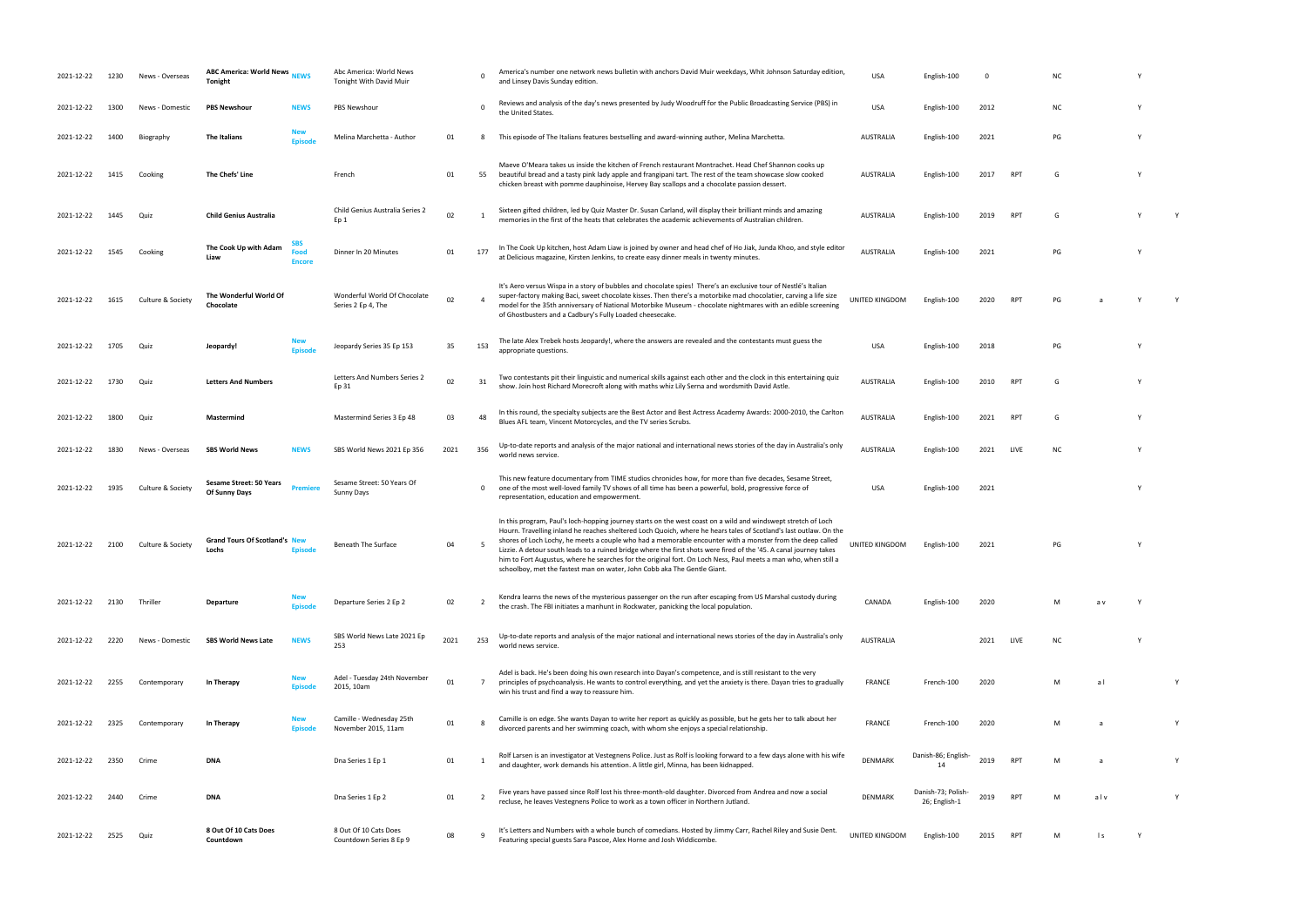| 2021-12-22 | 2620 | Culture & Society       | North To South: The Full<br>Journey                   |                                     | North To South Series 1 Ep 2                           | 01   | 2              | A spectacular overland route from Auckland on New Zealand's north island, down to the south by way of multiple<br>forms of transport including railways, sailing and driving. The city gives way to rolling pastures, volcanic extremes,<br>tranquil waterways, the rough Otago high country and grandeur of the Southern Alps and Milford Sound.                                              | <b>NEW ZEALAND</b> | English-100  | 2018     | <b>RPT</b>      | G         |   |
|------------|------|-------------------------|-------------------------------------------------------|-------------------------------------|--------------------------------------------------------|------|----------------|------------------------------------------------------------------------------------------------------------------------------------------------------------------------------------------------------------------------------------------------------------------------------------------------------------------------------------------------------------------------------------------------|--------------------|--------------|----------|-----------------|-----------|---|
| 2021-12-22 | 2840 | Nature &<br>Environment | Bamay                                                 |                                     | Arrernte Country - Mparntwe<br>Alice Springs           | 2020 | 17             | This episode of Bamay showcases beautiful Arrernte and Warlpiri Country, with locations such as Mparntwe Alice<br>Springs and the Ellery Creek Big Hole.                                                                                                                                                                                                                                       | <b>AUSTRALIA</b>   | English-100  | 2020     | <b>RPT</b>      | G         |   |
| 2021-12-23 | 0500 | News - Overseas         | <b>France 24 Feature</b>                              |                                     | France 24 Feature                                      |      | $\Omega$       | News feature in English from France 24, Paris.                                                                                                                                                                                                                                                                                                                                                 | <b>FRANCE</b>      | English-100  | $\Omega$ |                 | ΝC        |   |
| 2021-12-23 | 0515 | News - Domestic         | <b>NHK World English News</b>                         |                                     | Nhk World English News<br>Morning                      |      | - 0            | News from Japan's Broadcasting Corporation, NHK, delivering the latest in business, technology, health,<br>environmental and world news, in English.                                                                                                                                                                                                                                           | <b>JAPAN</b>       | English-100  | $\Omega$ |                 | <b>NC</b> | Y |
| 2021-12-23 | 0530 | News - Domestic         | <b>Deutsche Welle English</b><br><b>News</b>          |                                     | Deutsche Welle English News<br>Morning                 |      | $\mathbf 0$    | News and analysis of the top international and European news and current affairs from Berlin, in English.                                                                                                                                                                                                                                                                                      | <b>GERMANY</b>     | English-100  | $\Omega$ |                 | <b>NC</b> | Y |
| 2021-12-23 | 0600 | News - Domestic         | <b>France 24 English News</b><br><b>First Edition</b> |                                     | France 24 English News<br><b>Morning First Edition</b> |      |                | International news and current affairs television from Paris, offering a French perspective on world events, in<br>English                                                                                                                                                                                                                                                                     | <b>FRANCE</b>      | English-100  |          | <b>RPT</b>      | <b>NC</b> | Y |
| 2021-12-23 | 0630 | News - Domestic         | Al Jazeera English News                               |                                     | Al Jazeera News First Edition                          |      | 0              | News via satellite from Al Jazeera Satellite Network, Qatar, in English.                                                                                                                                                                                                                                                                                                                       | QATAR              | English-100  | $\Omega$ |                 | <b>NC</b> | Y |
| 2021-12-23 | 0700 | News - Overseas         | <b>BBC News</b>                                       |                                     | BBC 6 O'clock News                                     |      | 0              | BBC 6.00pm evening news via satellite from London, UK, in English.                                                                                                                                                                                                                                                                                                                             | UNITED KINGDOM     | English-100  | $\Omega$ |                 | <b>NC</b> |   |
| 2021-12-23 | 0730 | News - Overseas         | Italian News                                          |                                     | Italian News Daily                                     |      | $\Omega$       | News via satellite from RAI Rome in Italian, no subtitles.                                                                                                                                                                                                                                                                                                                                     | <b>ITALY</b>       | Italian-100  | 2013     |                 | <b>NC</b> |   |
| 2021-12-23 | 0810 | News - Overseas         | <b>Filipino News</b>                                  |                                     | <b>Filipino News</b>                                   |      | $\Omega$       | News via satellite from ABS-CBN Manila, in Tagalog, no subtitles.                                                                                                                                                                                                                                                                                                                              | PHILIPPINES        | Filipino-100 | 2013     |                 | ΝC        |   |
| 2021-12-23 | 0840 | News - Overseas         | <b>French News</b>                                    |                                     | French News                                            |      | $\Omega$       | News via satellite from FT2 Paris, in French, no subtitles.                                                                                                                                                                                                                                                                                                                                    | <b>FRANCE</b>      | French-100   | 2013     |                 | <b>NC</b> |   |
| 2021-12-23 | 0930 | News - Overseas         | Greek News                                            |                                     | Greek News                                             |      | $\Omega$       | News via satellite from ERT Athens, in Greek, no subtitles.                                                                                                                                                                                                                                                                                                                                    | <b>GREECE</b>      | Greek-100    | 2020     |                 | ΝC        |   |
| 2021-12-23 | 1030 | News - Overseas         | German News                                           |                                     | German News                                            |      | $\Omega$       | News via satellite from DW Berlin, in German, no subtitles.                                                                                                                                                                                                                                                                                                                                    | <b>GERMANY</b>     | German-100   | 2013     |                 | ΝC        |   |
| 2021-12-23 | 1100 | News - Overseas         | <b>Spanish News</b>                                   |                                     | Spanish News                                           |      | $\mathbf{0}$   | News via satellite from RTVE Madrid, in Spanish, no subtitles.                                                                                                                                                                                                                                                                                                                                 | <b>SPAIN</b>       | Spanish-100  | 2013     |                 | ΝC        |   |
| 2021-12-23 | 1130 | News - Overseas         | Turkish News                                          |                                     | <b>Turkish News</b>                                    |      | 0              | News via satellite from TRT Turkey, in Turkish, no subtitles.                                                                                                                                                                                                                                                                                                                                  | <b>TURKEY</b>      | Turkish-100  | 2013     |                 | <b>NC</b> |   |
| 2021-12-23 | 1200 | News - Overseas         | <b>Arabic News F24</b>                                |                                     | Arabic News F24                                        |      | $\Omega$       | International news and current affairs from France 24 Arabic, via satellite, in Arabic, no subtitles.                                                                                                                                                                                                                                                                                          | <b>FRANCE</b>      | Arabic-100   | $\Omega$ |                 | <b>NC</b> |   |
| 2021-12-23 | 1230 | News - Overseas         | <b>ABC America: World News</b> NEWS<br>Tonight        |                                     | Abc America: World News<br>Tonight With David Muir     |      | $\Omega$       | America's number one network news bulletin with anchors David Muir weekdays, Whit Johnson Saturday edition,<br>and Linsey Davis Sunday edition.                                                                                                                                                                                                                                                | <b>USA</b>         | English-100  |          |                 | <b>NC</b> | Y |
| 2021-12-23 | 1300 | News - Domestic         | <b>PBS Newshour</b>                                   | <b>NEWS</b>                         | PBS Newshour                                           |      | $\Omega$       | Reviews and analysis of the day's news presented by Judy Woodruff for the Public Broadcasting Service (PBS) in<br>the United States.                                                                                                                                                                                                                                                           | USA                | English-100  | 2012     |                 | <b>NC</b> | Y |
| 2021-12-23 | 1400 | Biography               | The Italians                                          | <b>New</b><br><b>Episode</b>        | Nicola Cerrone - Owner Of<br>Cerrone Jewellery         | 01   | -9             | This episode of The Italians features Nicola Cerrone, Australia's leading jewellery designer.                                                                                                                                                                                                                                                                                                  | <b>AUSTRALIA</b>   | English-100  | 2021     |                 | PG        |   |
| 2021-12-23 | 1415 | Cooking                 | The Chefs' Line                                       |                                     | Japanese                                               | 01   | 60             | Inside the kitchen of Japanese restaurant Sokyo, Maeve O'Meara learns the art of sushi and sashimi and gets to<br>experience executive chef Chase's creation of slow-cooked and grilled lamb chop in miso and vegemite sauce.                                                                                                                                                                  | <b>AUSTRALIA</b>   | English-100  | 2017     | <b>RPT</b>      | G         |   |
| 2021-12-23 | 1445 | Quiz                    | <b>Child Genius Australia</b>                         |                                     | Child Genius Australia Series 2<br>Ep <sub>2</sub>     | 02   | $\overline{2}$ | It's the second day of heats to see who will progress to the semi-final. The remaining twelve competitors will be<br>flexing their maths muscles and take part in a challenging memory round, where they have to recall an entire<br>deck of playing cards. At the end of the day, the four lowest scoring competitors will leave the competition, and<br>the top eight will go on to compete. | AUSTRALIA          | English-100  | 2019     | <b>RPT</b>      | PG        |   |
| 2021-12-23 | 1545 | Cooking                 | The Cook Up with Adam<br>Liaw                         | <b>SBS</b><br>Food<br><b>Encore</b> | Roast                                                  | 01   | 178            | Host Adam Liaw, television presenter and self-proclaimed crap housewife Jessica Rowe and Woodcut restaurant's<br>Ross Lusted are in The Cook Up kitchen making the family favourite - a roast.                                                                                                                                                                                                 | <b>AUSTRALIA</b>   | English-100  | 2021     |                 | PG        |   |
| 2021-12-23 | 1615 | Culture & Society       | The Wonderful World Of<br>Chocolate                   |                                     | Wonderful World Of Chocolate<br>Series 2 Ep 5, The     | 02   | 5              | This factory tour follows the production line for M&S Whip where we find out how the mallow gets its bubbles<br>and the casing gets its swirls. We trace the rivalry of Britain's favourite chocolate biscuits, including Jacob's Club<br>and McVitie's P-P-Penguin.                                                                                                                           | UNITED KINGDOM     | English-100  | 2020     | RP <sub>1</sub> | G         |   |
| 2021-12-23 | 1705 | Quiz                    | Jeopardy!                                             | <b>New</b><br><b>Episode</b>        | Jeopardy Series 35 Ep 154                              | 35   | 154            | The late Alex Trebek hosts Jeopardy!, where the answers are revealed and the contestants must guess the<br>appropriate questions.                                                                                                                                                                                                                                                              | USA                | English-100  | 2018     |                 | PG        | Y |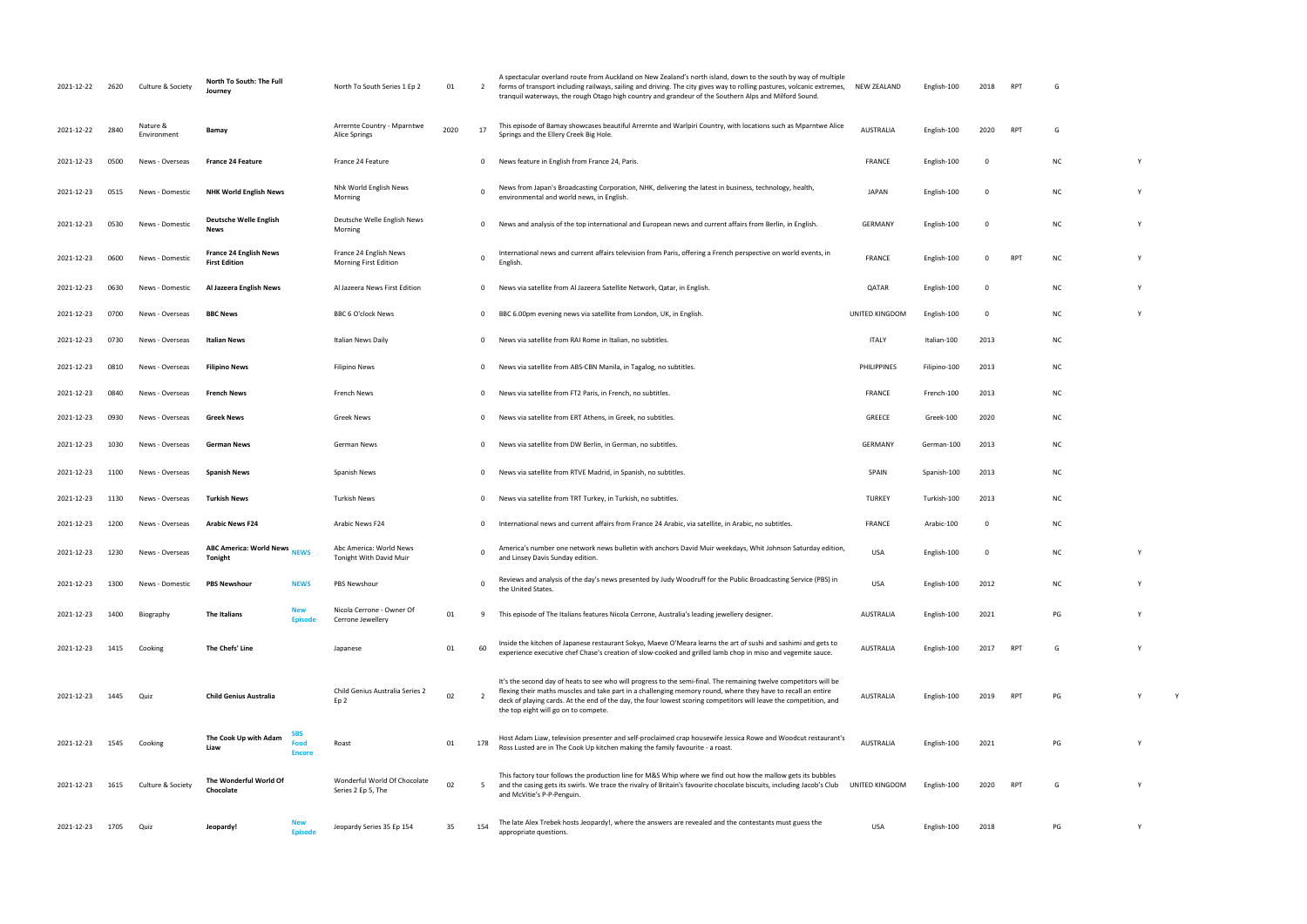| 2021-12-23 | 1730 | Quiz                    | <b>Letters And Numbers</b>                            | Letters And Numbers Series 2<br>Ep 32                  | 02   | 32                      | Two contestants pit their linguistic and numerical skills against each other and the clock in this entertaining quiz<br>show. Join host Richard Morecroft along with maths whiz Lily Serna and wordsmith David Astle.                                                                                                                                                                                                                                    | <b>AUSTRALIA</b> | English-100                         | 2010        | RP.             |           |     |   |   |  |
|------------|------|-------------------------|-------------------------------------------------------|--------------------------------------------------------|------|-------------------------|----------------------------------------------------------------------------------------------------------------------------------------------------------------------------------------------------------------------------------------------------------------------------------------------------------------------------------------------------------------------------------------------------------------------------------------------------------|------------------|-------------------------------------|-------------|-----------------|-----------|-----|---|---|--|
| 2021-12-23 | 1800 | Quiz                    | Mastermind                                            | Mastermind Series 3 Ep 49                              | 03   | 49                      | In this round, the specialty subjects are The Simpsons, the Detroit Tigers baseball team, the band R.E.M., and the<br>classic British comedy The Goodies.                                                                                                                                                                                                                                                                                                | AUSTRALIA        | English-100                         | 2021        | RP <sup>-</sup> |           |     |   |   |  |
| 2021-12-23 | 1830 | News - Overseas         | <b>SBS World News</b><br>NEWS                         | SBS World News 2021 Ep 357                             | 2021 | 357                     | Up-to-date reports and analysis of the major national and international news stories of the day in Australia's only<br>world news service.                                                                                                                                                                                                                                                                                                               | <b>AUSTRALIA</b> | English-100                         | 2021        | LIVE            | <b>NC</b> |     |   |   |  |
| 2021-12-23 | 1935 | Culture & Society       | Wonderful World Of<br>Chocolate<br>Episod             | Wonderful World Of Chocolate<br>Series 3 Ep 5, The     | 03   | - 5                     | Tour vegan chocolate factory Nomo, which launched in 2019 and is already the United Kingdom's number-one<br>'free from' chocolate, and watch the construction of a full Italian feast, every item lovingly rendered in chocolate.                                                                                                                                                                                                                        | UNITED KINGDOM   | English-100                         | 2021        |                 | PG        |     |   |   |  |
| 2021-12-23 | 2030 | Thriller                | <b>Red Election</b>                                   | Red Election Series 1 Ep 10                            | 01   | 10                      | Adam prepares to resign. To Etta's disgust he changes his mind, and she leaves him. Adam is also beginning to<br>suspect his friend Zak of undermining him. In time he'll uncover exactly what Zak has done.                                                                                                                                                                                                                                             | UNITED KINGDOM   | English-90; Danish-<br>5; Russian-5 | 2021        |                 | MA        |     |   |   |  |
| 2021-12-23 | 2125 | Culture & Society       | <b>Bowled Over: Untold</b><br>Australia               | <b>Bowled Over</b>                                     | 2019 | $\overline{0}$          | Nine years ago, an eclectic troupe of drag queens rescued North Ipswich Bowls Club from financial ruin, thanks<br>largely to the spectacular success of the monthly drag show - Taboo. This charming, inspiring story centres on<br>three drag queens - Crystal Heart, wanda dparke, and 12-year-old Candy Featherbottom - who are now having to<br>save themselves, their careers and their dreams.                                                     | AUSTRALIA        | English-100                         | 2020        | RP <sup>®</sup> |           |     |   |   |  |
| 2021-12-23 | 2230 | News - Domestic         | <b>SBS World News Late</b><br><b>NEWS</b>             | SBS World News Late 2021 Ep<br>254                     | 2021 | 254                     | Up-to-date reports and analysis of the major national and international news stories of the day in Australia's only<br>world news service.                                                                                                                                                                                                                                                                                                               | AUSTRALIA        | English-100                         | 2021        | LIVE            | ΝC        |     |   |   |  |
| 2021-12-23 | 2300 | Crime                   | Gomorrah                                              | Gomorrah Series 1 Ep 11                                | 01   | 11                      | What all bosses had tried to avoid, is now the dire truth - Daniele's death sparks an entire series of bloodshed. All<br>clans opposing or holding grudges against the Savastanos rally around Conte, forcing Genny to cut all ties to him<br>he had still been upholding for strategic reasons. Not ending there, Genny now virtually faces a civil war on the<br>inside of his own clan: a deadly battle between his own boys and the old lieutenants. | <b>ITALY</b>     | Italian-100                         | 2014        |                 | MA        |     |   |   |  |
| 2021-12-23 | 2355 | Romance                 | We Are Who We Are                                     | We Are Who We Are Series 1<br>Ep <sub>3</sub>          | 01   | - 3                     | A fracture begins to form within the friend group following Caitlin and Sam's breakup. While Sam turns to the<br>open arms of Britney, Caitlin is judged for spending more time with Fraser.                                                                                                                                                                                                                                                             | <b>ITALY</b>     | English-50; Italian-                | 2020        | <b>RPT</b>      | M         | a l |   | Y |  |
| 2021-12-23 | 2500 | Quiz                    | 8 Out Of 10 Cats Does<br>Countdown                    | 8 Out Of 10 Cats Does<br>Countdown Series 8 Ep 10      | 08   | 10                      | It's Letters and Numbers with a whole bunch of comedians. Hosted by Jimmy Carr, Rachel Riley and Susie Dent.<br>Featuring special guests Greg Davies, Holly Walsh and Vic Reeves.                                                                                                                                                                                                                                                                        | UNITED KINGDOM   | English-100                         | 2015        | <b>RPT</b>      | M         |     |   |   |  |
| 2021-12-23 | 2555 | Culture & Society       | North To South: The Full<br>Journey                   | North To South Series 1 Ep 3                           | 01   | $\overline{\mathbf{3}}$ | A spectacular overland route from Auckland on New Zealand's north island, down to the south by way of multiple<br>forms of transport including railways, sailing and driving. The city gives way to rolling pastures, volcanic extremes,<br>tranquil waterways, the rough Otago high country and grandeur of the Southern Alps and Milford Sound.                                                                                                        | NEW ZEALAND      | English-100                         | 2018        |                 |           |     |   |   |  |
| 2021-12-23 | 2815 | Nature &<br>Environment | Bamay                                                 | Ngarrindjeri Country                                   | 2020 |                         | A slow TV showcase of the stunning landscapes found in Ngarrindjeri Country.                                                                                                                                                                                                                                                                                                                                                                             | AUSTRALIA        | English-100                         | 2020        | RP <sup>-</sup> |           |     |   |   |  |
| 2021-12-24 | 0500 | News - Overseas         | <b>France 24 Feature</b>                              | France 24 Feature                                      |      | 0                       | News feature in English from France 24, Paris.                                                                                                                                                                                                                                                                                                                                                                                                           | <b>FRANCE</b>    | English-100                         | - 0         |                 | ΝC        |     | Y |   |  |
| 2021-12-24 | 0515 | News - Domestic         | <b>NHK World English News</b>                         | Nhk World English News<br>Morning                      |      | $\Omega$                | News from Japan's Broadcasting Corporation, NHK, delivering the latest in business, technology, health,<br>environmental and world news, in English.                                                                                                                                                                                                                                                                                                     | <b>JAPAN</b>     | English-100                         | - 0         |                 | NC        |     | Y |   |  |
| 2021-12-24 | 0530 | News - Domestic         | <b>Deutsche Welle English</b><br>News                 | Deutsche Welle English News<br>Morning                 |      | $\mathbf{0}$            | News and analysis of the top international and European news and current affairs from Berlin, in English.                                                                                                                                                                                                                                                                                                                                                | <b>GERMANY</b>   | English-100                         | $\mathbf 0$ |                 | ΝC        |     | Y |   |  |
| 2021-12-24 | 0600 | News - Domestic         | <b>France 24 English News</b><br><b>First Edition</b> | France 24 English News<br><b>Morning First Edition</b> |      | $\Omega$                | International news and current affairs television from Paris, offering a French perspective on world events, in<br>English                                                                                                                                                                                                                                                                                                                               | <b>FRANCE</b>    | English-100                         | $\Omega$    | <b>RPT</b>      | ΝC        |     | Υ |   |  |
| 2021-12-24 | 0630 | News - Domestic         | Al Jazeera English News                               | Al Jazeera News First Edition                          |      | $\mathbf{0}$            | News via satellite from Al Jazeera Satellite Network, Qatar, in English.                                                                                                                                                                                                                                                                                                                                                                                 | QATAR            | English-100                         | $\mathbf 0$ |                 | ΝC        |     | Y |   |  |
| 2021-12-24 | 0700 | News - Overseas         | <b>BBC News</b>                                       | BBC 6 O'clock News                                     |      | $\mathbf{0}$            | BBC 6.00pm evening news via satellite from London, UK, in English.                                                                                                                                                                                                                                                                                                                                                                                       | UNITED KINGDOM   | English-100                         | $\mathbf 0$ |                 | ΝC        |     | Y |   |  |
| 2021-12-24 | 0730 | News - Overseas         | Italian News                                          | Italian News Daily                                     |      | $\Omega$                | News via satellite from RAI Rome in Italian, no subtitles.                                                                                                                                                                                                                                                                                                                                                                                               | ITALY            | Italian-100                         | 2013        |                 | ΝC        |     |   |   |  |
| 2021-12-24 | 0810 | News - Overseas         | <b>Filipino News</b>                                  | <b>Filipino News</b>                                   |      | - 0                     | News via satellite from ABS-CBN Manila, in Tagalog, no subtitles.                                                                                                                                                                                                                                                                                                                                                                                        | PHILIPPINES      | Filipino-100                        | 2013        |                 | ΝC        |     |   |   |  |
| 2021-12-24 | 0840 | News - Overseas         | <b>French News</b>                                    | French News                                            |      | $\mathbf{0}$            | News via satellite from FT2 Paris, in French, no subtitles.                                                                                                                                                                                                                                                                                                                                                                                              | <b>FRANCE</b>    | French-100                          | 2013        |                 | NC        |     |   |   |  |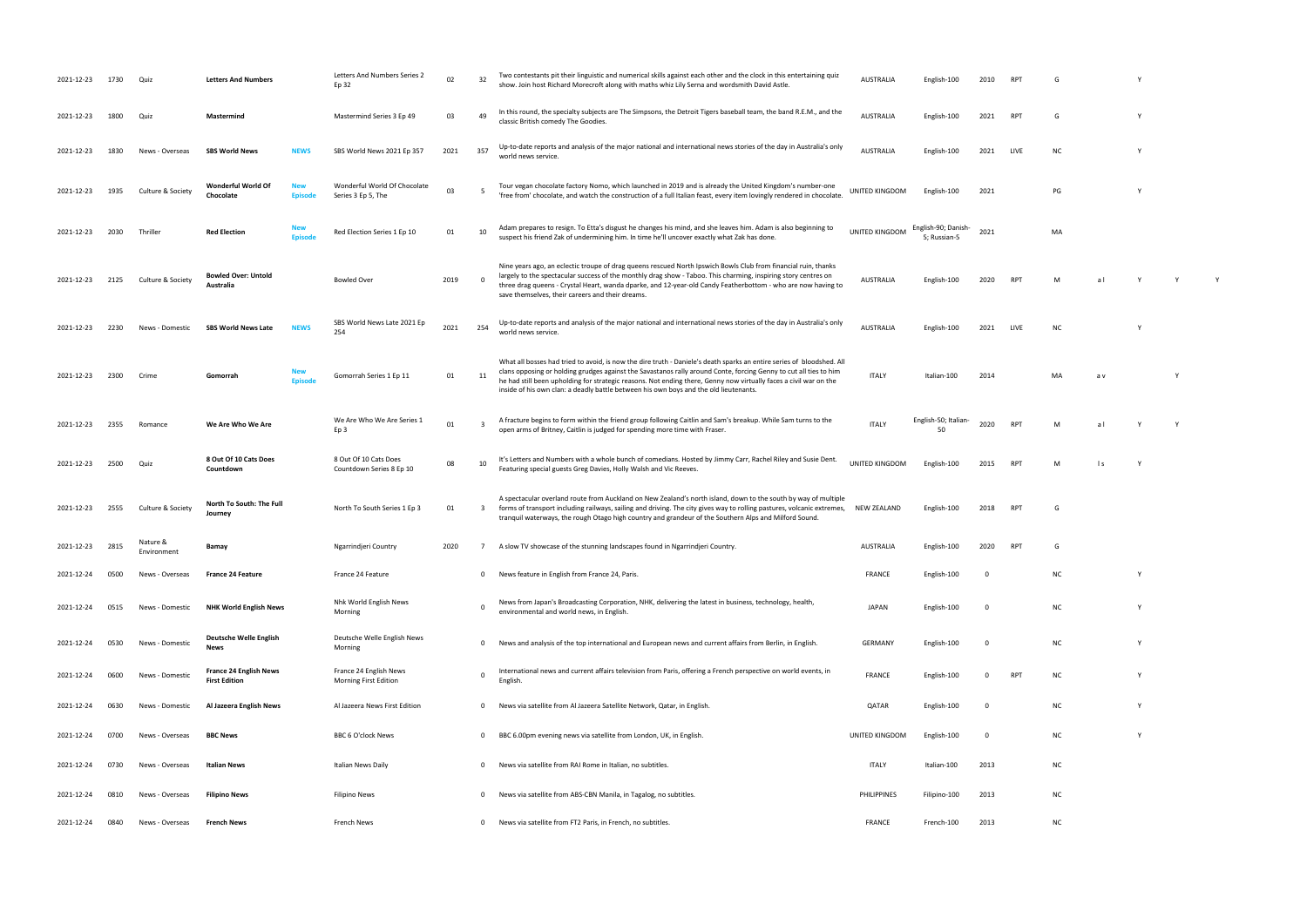| 2021-12-24 | 0930 | News - Overseas   | <b>Greek News</b>                                               | <b>Greek News</b>                                  |      |              | News via satellite from ERT Athens, in Greek, no subtitles.                                                                                                                                                                                                                                                                                                                                                                                                                                                                                           | GREECE           | Greek-100                                          | 2020        |            | NC        |     |  |
|------------|------|-------------------|-----------------------------------------------------------------|----------------------------------------------------|------|--------------|-------------------------------------------------------------------------------------------------------------------------------------------------------------------------------------------------------------------------------------------------------------------------------------------------------------------------------------------------------------------------------------------------------------------------------------------------------------------------------------------------------------------------------------------------------|------------------|----------------------------------------------------|-------------|------------|-----------|-----|--|
| 2021-12-24 | 1030 | News - Overseas   | <b>German News</b>                                              | German News                                        |      | $\mathbf 0$  | News via satellite from DW Berlin, in German, no subtitles.                                                                                                                                                                                                                                                                                                                                                                                                                                                                                           | <b>GERMANY</b>   | German-100                                         | 2013        |            | ΝC        |     |  |
| 2021-12-24 | 1100 | News - Overseas   | <b>Spanish News</b>                                             | Spanish News                                       |      | $\mathbf 0$  | News via satellite from RTVE Madrid, in Spanish, no subtitles.                                                                                                                                                                                                                                                                                                                                                                                                                                                                                        | SPAIN            | Spanish-100                                        | 2013        |            | ΝC        |     |  |
| 2021-12-24 | 1130 | News - Overseas   | <b>Turkish News</b>                                             | <b>Turkish News</b>                                |      | $\mathbf 0$  | News via satellite from TRT Turkey, in Turkish, no subtitles.                                                                                                                                                                                                                                                                                                                                                                                                                                                                                         | <b>TURKEY</b>    | Turkish-100                                        | 2013        |            | NC        |     |  |
| 2021-12-24 | 1200 | News - Overseas   | <b>Arabic News F24</b>                                          | Arabic News F24                                    |      | $\Omega$     | International news and current affairs from France 24 Arabic, via satellite, in Arabic, no subtitles.                                                                                                                                                                                                                                                                                                                                                                                                                                                 | FRANCE           | Arabic-100                                         | $\mathbf 0$ |            | <b>NC</b> |     |  |
| 2021-12-24 | 1230 | News - Overseas   | <b>ABC America: World News</b><br><b>NEWS</b><br><b>Tonight</b> | Abc America: World News<br>Tonight With David Muir |      |              | America's number one network news bulletin with anchors David Muir weekdays, Whit Johnson Saturday edition,<br>and Linsey Davis Sunday edition.                                                                                                                                                                                                                                                                                                                                                                                                       | <b>USA</b>       | English-100                                        | - 0         |            | <b>NC</b> |     |  |
| 2021-12-24 | 1300 | News - Domestic   | <b>PBS Newshour</b><br><b>NEWS</b>                              | PBS Newshour                                       |      |              | Reviews and analysis of the day's news presented by Judy Woodruff for the Public Broadcasting Service (PBS) in<br>the United States.                                                                                                                                                                                                                                                                                                                                                                                                                  | <b>USA</b>       | English-100                                        | 2012        |            | NC        |     |  |
| 2021-12-24 | 1400 | Culture & Society | Dr Russell's Imaginarium Premiere                               | Dr Russell's Imaginarium                           |      |              | Are you searching for treasure? Look no further, you'll find it at Dr Russell's Imaginarium. A quirky antiques store,<br>located in Guildford, Western Australia. Collected by Phill Russell who, despite a life-threatening accident at<br>seventeen chose to keep following his two childhood dreams - ice-skating and opening an antique store in<br>Australia. A colourful and inspiring story of perseverance and never giving up on doing what you love.                                                                                        | <b>AUSTRALIA</b> | English-100                                        | 2021        |            |           |     |  |
| 2021-12-24 | 1430 | Entertainment     | All Is Bright<br><b>Premiere</b>                                | All Is Bright                                      |      | $\mathbf 0$  | All Is Bright features beautiful piano arrangments of Christmas favourites by Tim Janis.                                                                                                                                                                                                                                                                                                                                                                                                                                                              | USA              | No Dialogue-100 2020                               |             |            |           |     |  |
| 2021-12-24 | 1545 | Cooking           | SBS.<br>The Cook Up with Adam<br>Food<br>Liaw<br><b>Encore</b>  | Morning Tea                                        | 01   | 179          | Host Adam Liaw, CWA President Stephanie Stanhope and CWA Woy Woy member Amy Scott create their<br>morning tea favourites in The Cook Up kitchen.                                                                                                                                                                                                                                                                                                                                                                                                      | <b>AUSTRALIA</b> | English-100                                        | 2021        |            | PG        |     |  |
| 2021-12-24 | 1615 | Culture & Society | The Wonderful World Of<br>Chocolate                             | Wonderful World Of Chocolate<br>Series 2 Ep 6, The | 02   | 6            | On an exclusive tour of Nestlé's Perugina factory, we see the making of the Crunch Bar. Later we delve into the<br>aristocratic archives of a relative newcomer, the After Eight Mint. There are chocolate hearts and brains made for UNITED KINGDOM<br>the Science Museum, a life-size baby bison fit for a lord, and a trip to the biggest chocolate festival in the world.                                                                                                                                                                         |                  | English-100                                        | 2020        | <b>RPT</b> | PG        |     |  |
| 2021-12-24 | 1705 | Quiz              | Jeopardy!<br><b>Episode</b>                                     | Jeopardy Series 35 Ep 155                          | 35   | 155          | The late Alex Trebek hosts Jeopardy!, where the answers are revealed and the contestants must guess the<br>appropriate questions.                                                                                                                                                                                                                                                                                                                                                                                                                     | <b>USA</b>       | English-100                                        | 2018        |            | PG        |     |  |
| 2021-12-24 | 1730 | Quiz              | <b>Letters And Numbers</b>                                      | Letters And Numbers Series 2<br>Ep 33              | 02   | 33           | Two contestants pit their linguistic and numerical skills against each other and the clock in this entertaining quiz<br>show. Join host Richard Morecroft along with maths whiz Lily Serna and wordsmith David Astle.                                                                                                                                                                                                                                                                                                                                 | <b>AUSTRALIA</b> | English-100                                        | 2010        | <b>RPT</b> | G         |     |  |
| 2021-12-24 | 1800 | Quiz              | Mastermind                                                      | Mastermind Series 3 Ep 50                          | 03   | 50           | In this final round, the four reigning champions from this cycle battle it out to progress to the semi-finals.                                                                                                                                                                                                                                                                                                                                                                                                                                        | AUSTRALIA        | English-100                                        | 2021        | <b>RPT</b> | G         |     |  |
| 2021-12-24 | 1830 | News - Overseas   | <b>SBS World News</b><br><b>NEWS</b>                            | SBS World News 2021 Ep 358                         | 2021 | 358          | Up-to-date reports and analysis of the major national and international news stories of the day in Australia's only<br>world news service.                                                                                                                                                                                                                                                                                                                                                                                                            | <b>AUSTRALIA</b> | English-100                                        | 2021        | LIVE       | ΝC        |     |  |
| 2021-12-24 | 1930 | Entertainment     | Silent Night: A Song For<br><b>Premiere</b><br>The World        | Silent Night: A Song For The<br>World              |      |              | Silent Night: A Song for the World is a musical film documentary about the creation and cultural impact of the<br>world's most famous Christmas carol, composed in 1818 in Salzburg. In fact, the song Silent Night caused a<br>Christmas ceasefire in World War I. Over the last 100 years the song has been translated into 140 languages<br>including, Bing Crosby's version which is the third best-selling single of all time. In short, the film tells the story of<br>Silent Night with new recordings by global stars in different languages. | <b>AUSTRIA</b>   | English-70; Arabic-<br>10; German-10;<br>Hebrew-10 | 2021        |            |           |     |  |
| 2021-12-24 | 2110 | Biography         | Freddie Mercury - The<br><b>Great Pretender</b>                 | Freddie Mercury - The Great<br>Pretender           |      | $\mathbf{0}$ | Freddie Mercury was one of the most charismatic, complex, and fascinating characters in British rock music. The<br>story of Queen is much told, but this new documentary focuses on Freddie and the solo projects he worked on,<br>outside of the band.                                                                                                                                                                                                                                                                                               | UNITED KINGDOM   | English-100                                        | 2012        | <b>RPT</b> |           | l s |  |
| 2021-12-24 | 2245 | Quiz              | 8 Out Of 10 Cats Does<br>Countdown                              | 8 Out Of 10 Cats Does<br>Countdown Series 8 Ep 12  | 08   | 12           | It's Letters and Numbers with a whole bunch of comedians. Hosted by Jimmy Carr, Rachel Riley and Susie Dent.<br>Team captains Sean Lock and Jon Richardson battle it out in this Christmas special.                                                                                                                                                                                                                                                                                                                                                   | UNITED KINGDOM   | English-100                                        | 2015        | <b>RPT</b> | M         |     |  |
| 2021-12-24 | 2340 | Crime             | <b>Agatha Christie's Criminal</b><br>Games                      | <b>Christmas Killing</b>                           | 04   | 2            | On the evening of December 23, Santa Claus is found murdered on the grounds of Sainte Thérèse orphanage.<br>Who is this mysterious man dressed as Kris Kringle? What secrets are the children of Sainte Thérèse, and the<br>stern unrelenting woman who runs it, concealing?                                                                                                                                                                                                                                                                          | FRANCE           | French-100                                         | 2017        | <b>RPT</b> | M         | alv |  |
| 2021-12-24 | 2525 | Quiz              | <b>Celebrity Mastermind</b>                                     | <b>Celebrity Mastermind Series 1</b><br>Ep 4       | 01   |              | TV host, journalist, and self-confessed quiz junkie Jennifer Byrne returns to SBS as quizmaster. In this fourth<br>round, Joel Creasey, Mark Humphries, Myf Warhurst, and Nikki Osborne battle it out for a win. Each episode of<br>Celebrity Mastermind will see one celebrity advance to the Grand Final, and eventually compete against the<br>other winners for the prestigious title of Celebrity Mastermind.                                                                                                                                    | <b>AUSTRALIA</b> | English-100                                        | 2019        | <b>RPT</b> | PG        |     |  |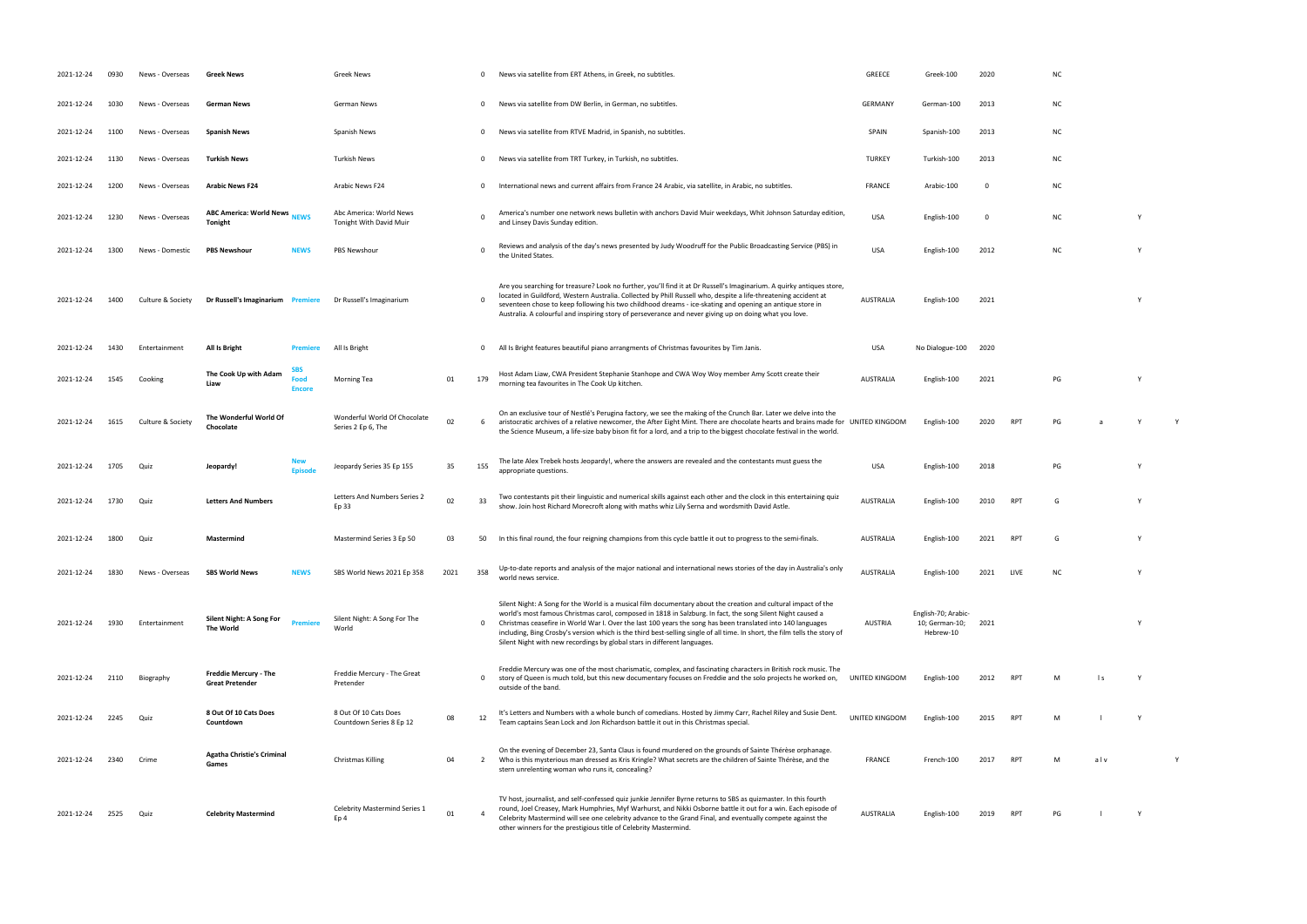| 2021-12-24 | 2625 | Quiz                    | <b>Celebrity Mastermind</b>                                     | <b>Celebrity Mastermind Series 1</b><br>Ep 5                           | 01   |                | TV host, journalist, and self-confessed quiz junkie Jennifer Byrne returns as quizmaster. In this final round, the<br>four reigning celebrities battle it out for the coveted winning title.                                                                                                                                                                                                                                                                                                                                                                                                                                                                          | <b>AUSTRALIA</b> | English-100  | 2019     | RP <sub>1</sub> | PG        |   |          |
|------------|------|-------------------------|-----------------------------------------------------------------|------------------------------------------------------------------------|------|----------------|-----------------------------------------------------------------------------------------------------------------------------------------------------------------------------------------------------------------------------------------------------------------------------------------------------------------------------------------------------------------------------------------------------------------------------------------------------------------------------------------------------------------------------------------------------------------------------------------------------------------------------------------------------------------------|------------------|--------------|----------|-----------------|-----------|---|----------|
| 2021-12-24 | 2730 | Travel                  | <b>Destination Flavour</b><br>Christmas                         | <b>Destination Flavour Christmas</b>                                   |      | $\Omega$       | Destination Flavour Christmas brings together the extraordinary talents of the SBS Food chefs to create a rich<br>celebration feast that truly reflects Australia's cultural diversity. In this one-hour special, Destination Flavour<br>presenter Adam Liaw draws on Asian traditions and childhood Christmas memories to create a mouth-watering<br>spread for family and friends. As he prepares for the celebrations, the SBS Food stars share their Christmas stories<br>and recipes from kitchens around Australia and the world. Luke Nguyen, Matthew Evans, Shane Delia, Peter<br>Kuruvita and Gabriel Gaté also create their delicious Christmas favourites. | <b>AUSTRALIA</b> | English-100  | 2014     | <b>RPT</b>      | G         |   | <b>V</b> |
| 2021-12-24 | 2830 | Nature &<br>Environment | Bamay                                                           | Darumbal, Ngaro, Guugu<br>Yimithirr, Tiwi & Bathurst Island<br>Country | 2020 | 11             | A slow TV showcase of the stunning landscapes found in Darumbal, Ngaro, Guugu Yimithirr, Tiwi & Bathurst<br>Island Country.                                                                                                                                                                                                                                                                                                                                                                                                                                                                                                                                           | <b>AUSTRALIA</b> | English-100  | 2020     | <b>RPT</b>      | G         |   |          |
| 2021-12-25 | 0500 | News - Overseas         | <b>France 24 Feature</b>                                        | France 24 Feature                                                      |      | $^{\circ}$     | News feature in English from France 24, Paris.                                                                                                                                                                                                                                                                                                                                                                                                                                                                                                                                                                                                                        | FRANCE           | English-100  | 0        |                 | <b>NC</b> |   |          |
| 2021-12-25 | 0515 | News - Domestic         | <b>NHK World English News</b>                                   | Nhk World English News<br>Morning                                      |      | $\Omega$       | News from Japan's Broadcasting Corporation, NHK, delivering the latest in business, technology, health,<br>environmental and world news, in English.                                                                                                                                                                                                                                                                                                                                                                                                                                                                                                                  | <b>JAPAN</b>     | English-100  | 0        |                 | <b>NC</b> |   |          |
| 2021-12-25 | 0530 | News - Domestic         | Deutsche Welle English<br>News                                  | Deutsche Welle English News<br>Morning                                 |      | $^{\circ}$     | News and analysis of the top international and European news and current affairs from Berlin, in English.                                                                                                                                                                                                                                                                                                                                                                                                                                                                                                                                                             | <b>GERMANY</b>   | English-100  | 0        |                 | <b>NC</b> |   |          |
| 2021-12-25 | 0600 | News - Domestic         | <b>France 24 English News</b><br><b>First Edition</b>           | France 24 English News<br>Morning First Edition                        |      | $\mathbf 0$    | International news and current affairs television from Paris, offering a French perspective on world events, in<br>English.                                                                                                                                                                                                                                                                                                                                                                                                                                                                                                                                           | <b>FRANCE</b>    | English-100  | $\Omega$ | <b>RPT</b>      | <b>NC</b> |   |          |
| 2021-12-25 | 0630 | News - Domestic         | Al Jazeera English News                                         | Al Jazeera News First Edition                                          |      | $\mathbf 0$    | News via satellite from Al Jazeera Satellite Network, Qatar, in English.                                                                                                                                                                                                                                                                                                                                                                                                                                                                                                                                                                                              | QATAR            | English-100  | 0        |                 | <b>NC</b> |   |          |
| 2021-12-25 | 0700 | News - Overseas         | <b>BBC News</b>                                                 | <b>BBC 6 O'clock News</b>                                              |      | $^{\circ}$     | BBC 6.00pm evening news via satellite from London, UK, in English.                                                                                                                                                                                                                                                                                                                                                                                                                                                                                                                                                                                                    | UNITED KINGDOM   | English-100  | 0        |                 | <b>NC</b> |   |          |
| 2021-12-25 | 0730 | News - Overseas         | <b>Italian News</b>                                             | Italian News Daily                                                     |      | $\mathbf 0$    | News via satellite from RAI Rome in Italian, no subtitles.                                                                                                                                                                                                                                                                                                                                                                                                                                                                                                                                                                                                            | <b>ITALY</b>     | Italian-100  | 2013     |                 | <b>NC</b> |   |          |
| 2021-12-25 | 0810 | News - Overseas         | <b>Filipino News</b>                                            | <b>Filipino News</b>                                                   |      | $^{\circ}$     | News via satellite from ABS-CBN Manila, in Tagalog, no subtitles.                                                                                                                                                                                                                                                                                                                                                                                                                                                                                                                                                                                                     | PHILIPPINES      | Filipino-100 | 2013     |                 | <b>NC</b> |   |          |
| 2021-12-25 | 0840 | News - Overseas         | <b>French News</b>                                              | French News                                                            |      | $\Omega$       | News via satellite from FT2 Paris, in French, no subtitles.                                                                                                                                                                                                                                                                                                                                                                                                                                                                                                                                                                                                           | FRANCE           | French-100   | 2013     |                 | <b>NC</b> |   |          |
| 2021-12-25 | 0930 | News - Overseas         | <b>Greek News</b>                                               | <b>Greek News</b>                                                      |      | $^{\circ}$     | News via satellite from ERT Athens, in Greek, no subtitles.                                                                                                                                                                                                                                                                                                                                                                                                                                                                                                                                                                                                           | GREECE           | Greek-100    | 2020     |                 | NC        |   |          |
| 2021-12-25 | 1030 | News - Overseas         | German News                                                     | German News                                                            |      | $^{\circ}$     | News via satellite from DW Berlin, in German, no subtitles.                                                                                                                                                                                                                                                                                                                                                                                                                                                                                                                                                                                                           | <b>GERMANY</b>   | German-100   | 2013     |                 | <b>NC</b> |   |          |
| 2021-12-25 | 1100 | News - Overseas         | <b>Spanish News</b>                                             | Spanish News                                                           |      | $\mathbf 0$    | News via satellite from RTVE Madrid, in Spanish, no subtitles.                                                                                                                                                                                                                                                                                                                                                                                                                                                                                                                                                                                                        | SPAIN            | Spanish-100  | 2013     |                 | <b>NC</b> |   |          |
| 2021-12-25 | 1130 | News - Overseas         | Turkish News                                                    | <b>Turkish News</b>                                                    |      | $^{\circ}$     | News via satellite from TRT Turkey, in Turkish, no subtitles.                                                                                                                                                                                                                                                                                                                                                                                                                                                                                                                                                                                                         | <b>TURKEY</b>    | Turkish-100  | 2013     |                 | <b>NC</b> |   |          |
| 2021-12-25 | 1200 | News - Overseas         | <b>Arabic News F24</b>                                          | Arabic News F24                                                        |      | $^{\circ}$     | International news and current affairs from France 24 Arabic, via satellite, in Arabic, no subtitles.                                                                                                                                                                                                                                                                                                                                                                                                                                                                                                                                                                 | FRANCE           | Arabic-100   | 0        |                 | <b>NC</b> |   |          |
| 2021-12-25 | 1230 | News - Overseas         | <b>ABC America: World News</b><br><b>NEWS</b><br>Tonight        | Abc America: World News<br>Tonight With David Muir                     |      | $\Omega$       | America's number one network news bulletin with anchors David Muir weekdays, Whit Johnson Saturday edition,<br>and Linsey Davis Sunday edition.                                                                                                                                                                                                                                                                                                                                                                                                                                                                                                                       | USA              | English-100  | 0        |                 | <b>NC</b> |   |          |
| 2021-12-25 | 1300 | News - Domestic         | <b>PBS Newshour</b><br><b>NEWS</b>                              | PBS Newshour                                                           |      | $\Omega$       | Reviews and analysis of the day's news presented by Judy Woodruff for the Public Broadcasting Service (PBS) in<br>the United States.                                                                                                                                                                                                                                                                                                                                                                                                                                                                                                                                  | USA              | English-100  | 2012     |                 | <b>NC</b> |   |          |
| 2021-12-25 | 1400 | Culture & Society       | A World Of Calm                                                 | Snowfall                                                               | 01   | $\overline{4}$ | Cillian Murphy narrates an enchanting film that invites us into a winter wonderland. Starting with the birth of a<br>single snowflake, we journey through a spectrum of snowscapes from Alaska and the Arctic to Canada and<br>Norway. With breath-taking scenes of transcendent skiing, Inuit way-finding and beautiful mountain artwork, we<br>meet an array of people and animals for whom snow is their way life.                                                                                                                                                                                                                                                 | UNITED KINGDOM   | English-100  | 2020     | <b>RPT</b>      | G         |   |          |
| 2021-12-25 | 1425 | Popular Music / Jazz    | <b>Patrizio Buanne:</b><br>Premier<br><b>Celebration Part 2</b> | Patrizio Buanne: Celebration<br>Part 2                                 |      |                | Celebration Part 2 is Patrizio Buanne at his best - 15 years of hits, laughter, and dolce vita from the enigmatic<br>Italian crooner and entertainer.                                                                                                                                                                                                                                                                                                                                                                                                                                                                                                                 | <b>USA</b>       | English-100  | 2021     |                 | PG        |   |          |
| 2021-12-25 | 1525 | Variety                 | <b>NSW Seniors' Christmas</b><br><b>Premier</b><br>Concert 2021 | NSW Seniors' Christmas<br>Concert 2021                                 |      | $\mathbf{0}$   | This program features all the best moments and highlights from the NSW Seniors' Christmas Concert, 2021.                                                                                                                                                                                                                                                                                                                                                                                                                                                                                                                                                              | <b>AUSTRALIA</b> | English-100  | 2021     |                 |           | Y |          |